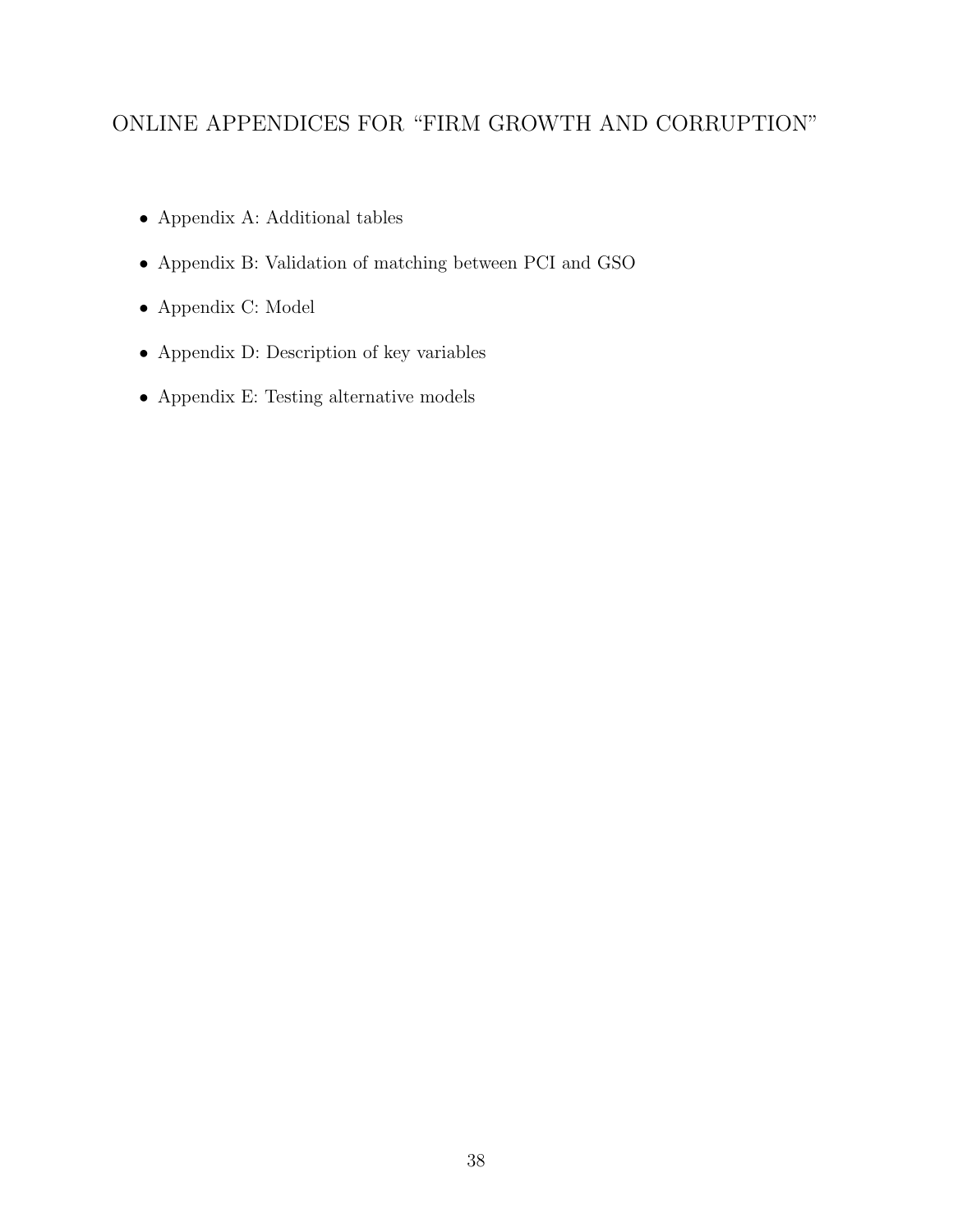# Appendix A: Tables

|                               |                       | Firms with $\geq 10$ lagged employees                                           | All firms  |                |  |  |
|-------------------------------|-----------------------|---------------------------------------------------------------------------------|------------|----------------|--|--|
|                               |                       | Log VN mean in PCI Log VN median in PCI Log VN mean in PCI Log VN median in PCI |            |                |  |  |
|                               |                       | (2)                                                                             | (3)        | $\overline{4}$ |  |  |
| Log VN mean in GSO            | $0.52\overline{0***}$ |                                                                                 | $0.528***$ |                |  |  |
|                               | (0.040)               |                                                                                 | (0.033)    |                |  |  |
| Log VN median in GSO          |                       | $0.474***$                                                                      |            | $0.440***$     |  |  |
|                               |                       | (0.045)                                                                         |            | (0.041)        |  |  |
| <i>Observations</i>           | 4484                  | 4484                                                                            | 5760       | 5760           |  |  |
| Province-industry and year FE |                       |                                                                                 |            |                |  |  |

#### Appendix Table 1: Cross-Validation of PCI and GSO Data

 Note: Each observation is <sup>a</sup> province-industry-year. The dependent variable is log mean or log median firm-level employment for each province-industry-year group in the PCI data. The independent variable is the corresponding variable computed using the GSO data. For both datasets, we keep only private firms. Since the firm employment variable in PCI is categorical, we compute the empirical mean and median for each category from the GSO data and apply these to the PCI data. Allspecifications control for province by industry (broad level) and year fixed effect. Robust standard errors are clustered at the province level and reported. \*\*\* implies significance at 0.01 level, \*\*  $0.5, *0.1$ .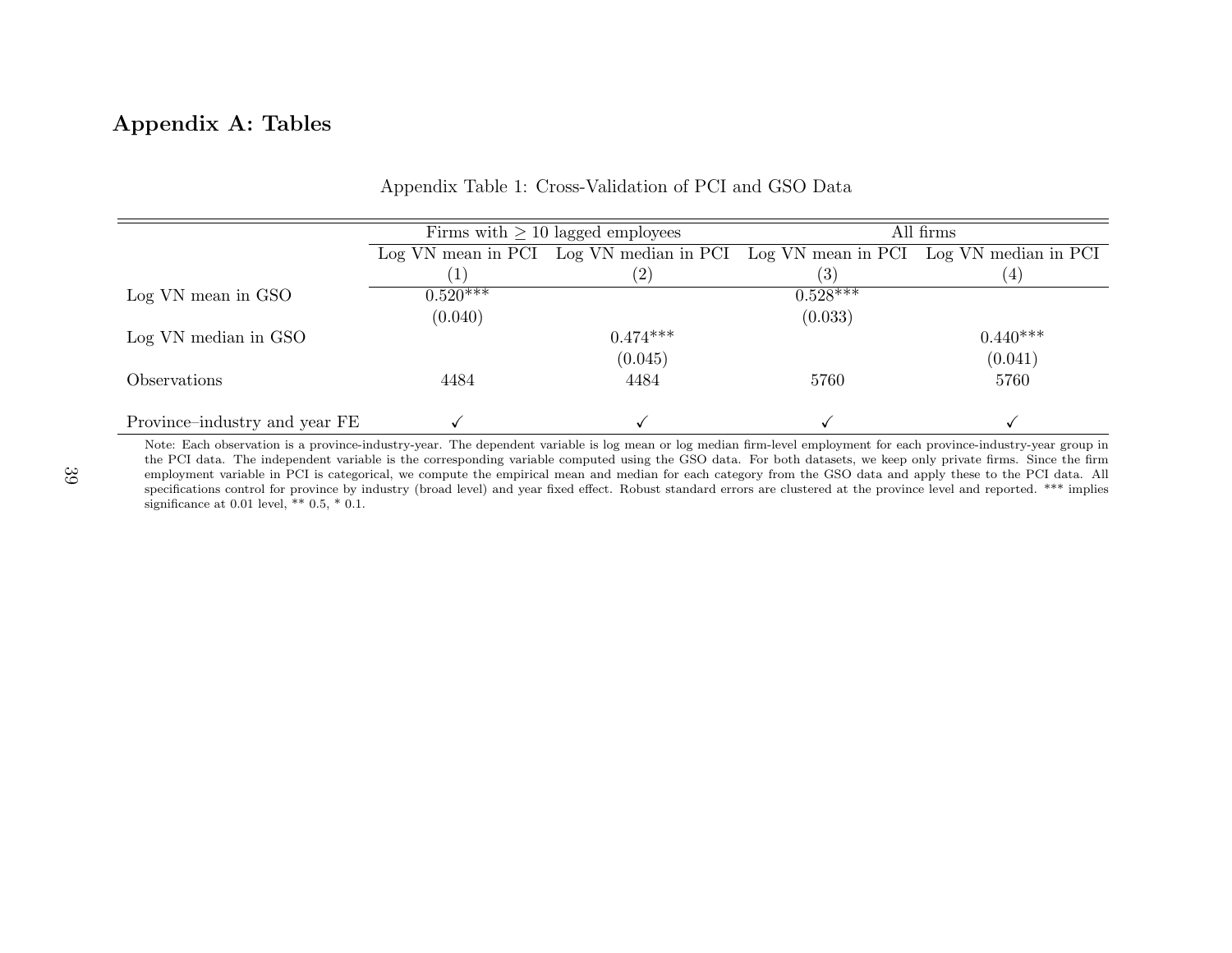| ISIC Rev 4 Code  | Description                                                          |
|------------------|----------------------------------------------------------------------|
| А                | Agriculture, forestry and fishing                                    |
| B                | Mining and quarrying                                                 |
| $\rm C$          | Manufacturing                                                        |
| D                | Electricity, gas, steam and air conditioning supply                  |
| Ε                | Water supply; sewerage, waste management and remediation activities  |
| $\boldsymbol{F}$ | Construction                                                         |
| G                | Wholesale and retail trade; repair of motor vehicles and motorcycles |
| Η                | Transportation and storage                                           |
| Ι                | Accommodation and food service activities                            |
| J.               | Information and communication                                        |
| K                | Financial and insurance activities                                   |
| L                | Real estate activities                                               |
| М                | Professional, scientific and technical activities                    |
| N                | Administrative and support service activities                        |
| P                | Education                                                            |
| Q                | Human health and social work activities                              |
| $\rm R$          | Arts, entertainment and recreation                                   |
| S                | Other service activities                                             |

Appendix Table 2: Industry Codes and Descriptions

The alphabetical industry codes and descriptions are based on International Standard Industrial Classification (ISIC) of All Economic Activities, Rev.4. The list includes the 18 industries that appear in our sample.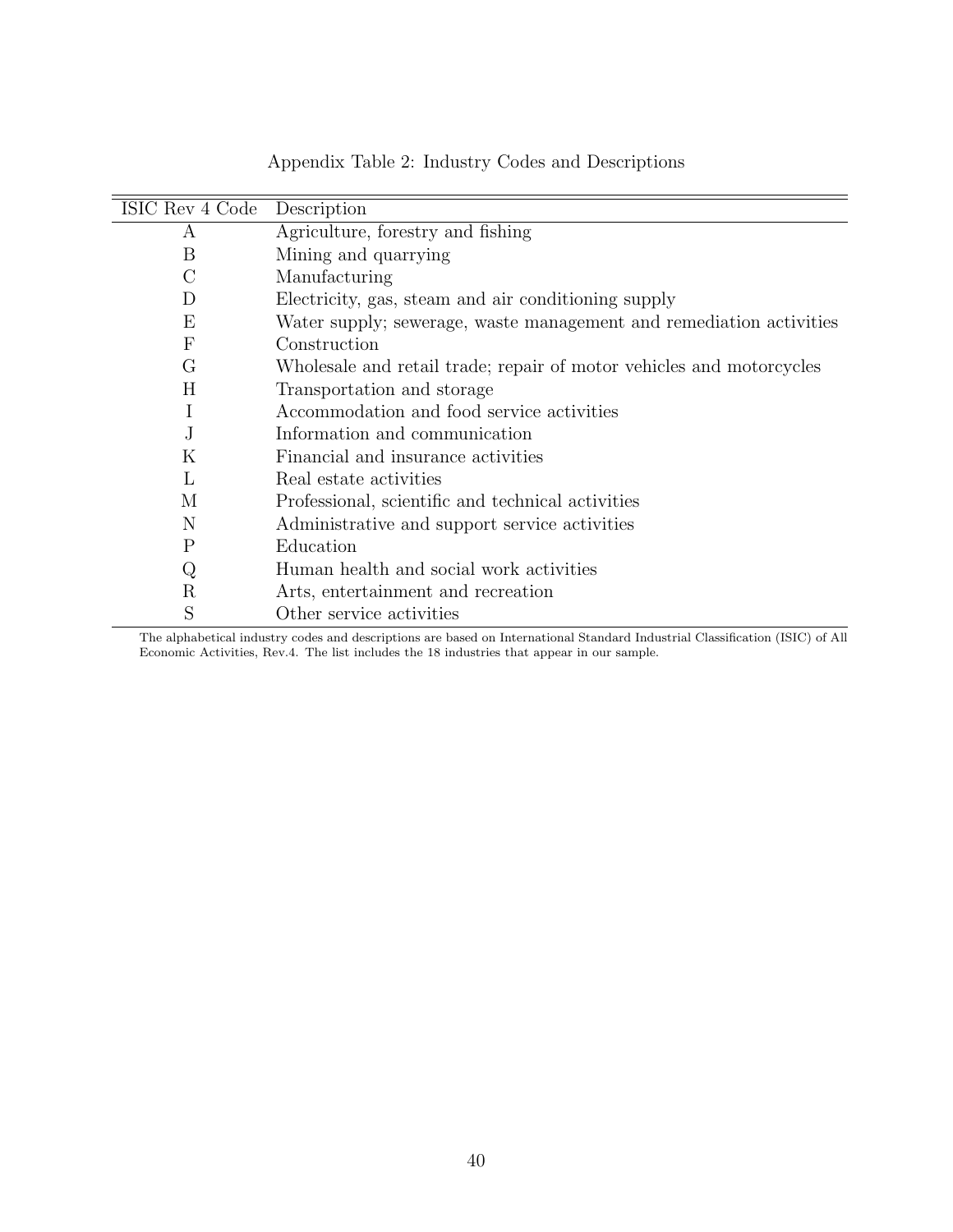|                                                                    | Dep. var.: Log Vietnamese employment |                          |
|--------------------------------------------------------------------|--------------------------------------|--------------------------|
|                                                                    | in industry-year (in own province)   |                          |
|                                                                    | Rest-of-Vietnam IV                   | China IV                 |
| Interaction coefficient for Agriculture                            | 0.0532                               | $-0.800$                 |
|                                                                    | (0.338)                              | (0.931)                  |
| Interaction coefficient for Mining and Quarrying                   | $-1.343*$                            | $-4.052$                 |
|                                                                    | (0.690)                              | (3.398)                  |
| Interaction coefficient for Manufacturing                          | $-0.474$                             | $-0.488$                 |
|                                                                    | (0.353)                              | (1.023)                  |
| Interaction coefficient for Electricity and Gas Supply             | $-0.107$                             | 0.0971                   |
|                                                                    | (0.175)                              | (8.336)                  |
| Interaction coefficient for Water Supply                           | $\,0.169\,$                          | 1.883                    |
|                                                                    | (0.211)                              | (1.384)                  |
| Interaction coefficient for Construction                           | 0.183                                | 0.574                    |
|                                                                    | (0.220)                              | (0.571)                  |
| Interaction coefficient for Wholesale and Retail Trade             | $0.216\,$                            | 0.611                    |
|                                                                    | (0.168)                              | (0.415)                  |
| Interaction coefficient for Transportation and Storage             | $0.379*$                             | $3.180*$                 |
|                                                                    | (0.207)                              | (1.776)                  |
| Interaction coefficient for Accommodation and Food Service         | 0.170                                | 0.653                    |
|                                                                    | (0.174)                              | (0.542)                  |
| Interaction coefficient for Information and Communication          | $0.282*$                             | 1.303                    |
|                                                                    | (0.152)                              | (0.868)                  |
| Interaction coefficient for Financial and Insurance Activities     | 0.269                                | $1.372^{\ast}$           |
|                                                                    | (0.202)                              | (0.771)                  |
| Interaction coefficient for Real Estate Activities                 | $0.759***$                           | $3.357***$               |
|                                                                    | (0.195)                              | (0.992)                  |
| Interaction coefficient for Professional and Scientific Activities | $0.396***$                           | $2.014**$                |
|                                                                    | (0.153)                              | (0.872)                  |
| Interaction coefficient for Administration and Support Activities  | $0.625***$                           | $1.576***$               |
|                                                                    | (0.176)                              | (0.508)                  |
| Interaction coefficient for Education                              | $0.446***$                           | $12.37***$               |
|                                                                    | (0.165)                              | (4.275)                  |
| Interaction coefficient for Human Health and Social Work           | $0.498***$                           | $3.714***$               |
|                                                                    | (0.146)                              | (1.001)                  |
| Interaction coefficient for Arts, Entertainment and Recreation     | 0.166                                | 4.249                    |
|                                                                    | (0.186)                              | (3.937)                  |
| Interaction coefficient for Other Service Activities               | $-0.187$                             | 0.0148                   |
|                                                                    | (0.226)                              | (0.522)                  |
| Observations                                                       | 3367                                 | 3367                     |
| F-stats                                                            | 7.986                                | 8.369                    |
|                                                                    | $\overline{\phantom{a}}$             | $\overline{\phantom{a}}$ |

#### Appendix Table 3: First Stage Results: Multiple IV

Province–industry and year fixed effects  $\checkmark$ 

Note: Each observation is a province-industry-year. The dependent variable is log employment in industry-year in own province. The independent variable is the rest-of-Vietnam IV and China IV interacted with industry dummies. Industry refers to an ISIC alphabetical industry code. We include the interaction term for all 18 industries. The regression controls for province-industry and year fixed effects. Standard errors are two-way clustered at the province and industry-year level. \*\*\* implies significance at 0.01 level, \*\* 0.5, \* 0.1. The F-test statistic for province level clustering is reported in this table and the corresponding test statistics for industry-year level clustering is higher for both the rest-of-Vietnam IV and China IV.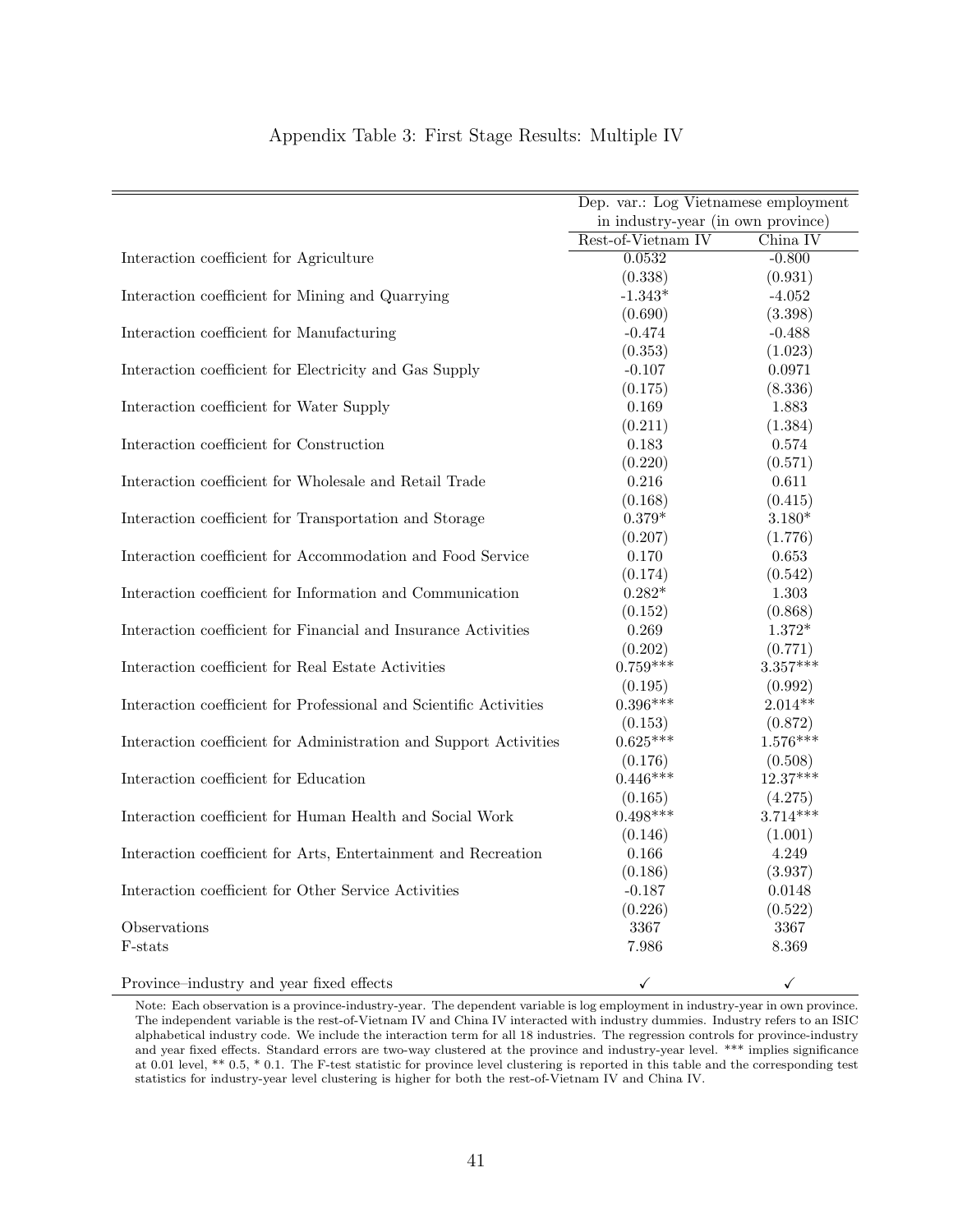|                                               | Single IV         | Multiple IV       | RF: OLS           | RF: Ordered Probit |
|-----------------------------------------------|-------------------|-------------------|-------------------|--------------------|
|                                               | $\left( 1\right)$ | $\left( 2\right)$ | $\left( 3\right)$ | (4)                |
| Panel A. Rest-of-Vietnam IV                   |                   |                   |                   |                    |
| Log Vietnamese                                | $-1.890**$        | $-1.716**$        |                   |                    |
| employment in industry-year (in own province) | (0.770)           | (0.870)           |                   |                    |
| Log Vietnamese employment                     |                   |                   | $-1.389**$        | $-0.183**$         |
| in industry-year (excluding own province)     |                   |                   | (0.619)           | (0.0837)           |
| Panel B. China IV                             |                   |                   |                   |                    |
| Log Vietnamese                                | $-2.017$          | $-1.453**$        |                   |                    |
| employment in industry-year (in own province) | (1.285)           | (0.709)           |                   |                    |
| Log Chinese                                   |                   |                   | $-1.454$          | $-0.221$           |
| employment in industry-year                   |                   |                   | (0.909)           | (0.148)            |
| Province-industry and year fixed effects      |                   |                   |                   |                    |

# Appendix Table 4: Effect of Economic Performance on Bribes (All Firms)

Dependent variable: Firm's bribe payment as percentage of revenue

 Note: This table repeats the same regression analysis in Table <sup>3</sup> on the full sample of PCI firms (without size restriction). The corresponding RHS variable and IV are also constructed on the full sample firms in the GSO survey (aggregated to province-industry-year). \*\*\* impliessignificance at 0.01 level, \*\*  $0.5, *0.1$ .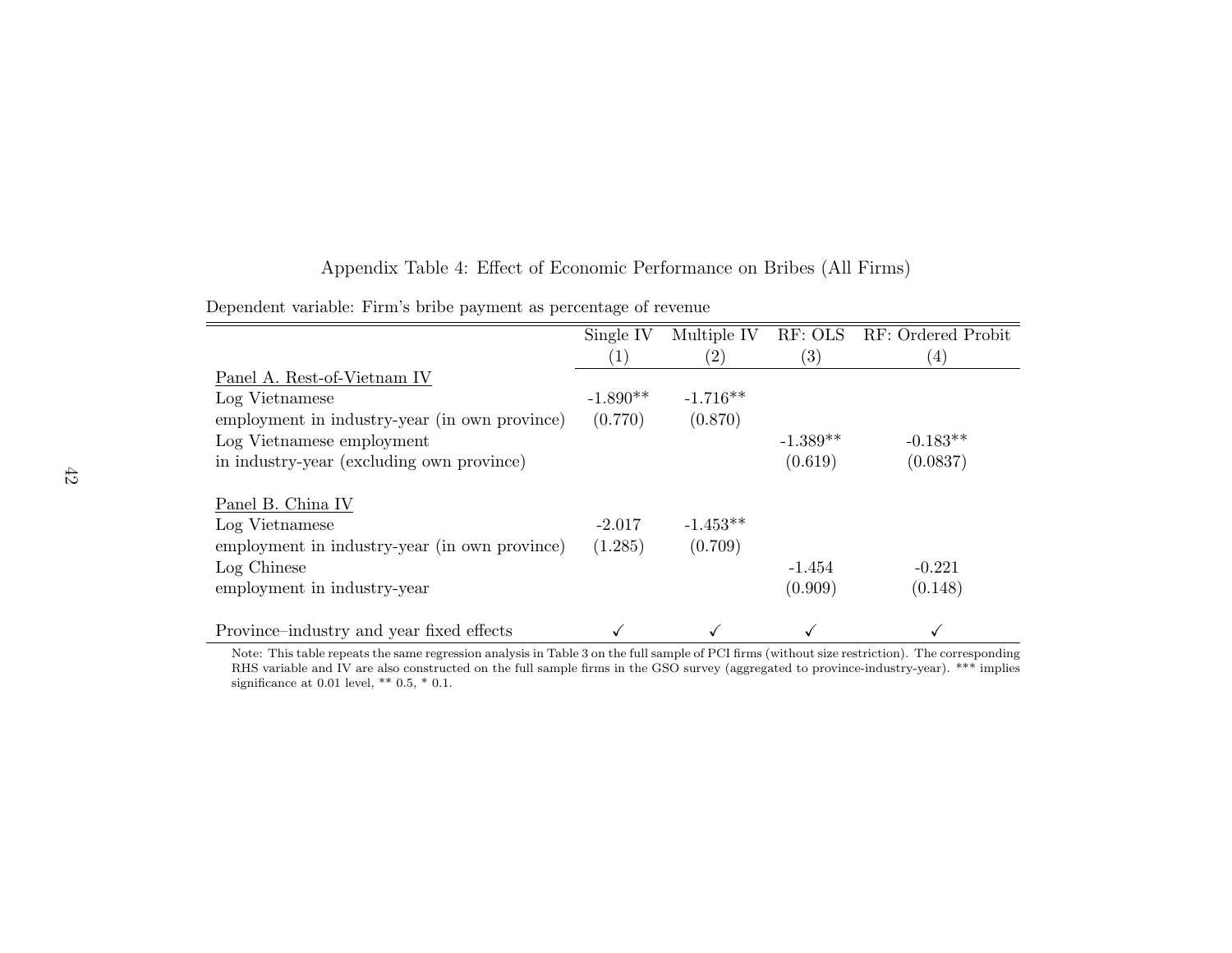## Appendix Table 5: Heterogeneous Effects Based on Firms' Property Rights (All Firms)

Dependent variable: Firm's bribe payment as percentage of revenue

|                                                                                                                                                                                                                                                                                                      |                                                          | Single IV                                           |                                                                                 |                                                                             | Multiple IV                                              |                                                         |                                                                                 |                                                                                |
|------------------------------------------------------------------------------------------------------------------------------------------------------------------------------------------------------------------------------------------------------------------------------------------------------|----------------------------------------------------------|-----------------------------------------------------|---------------------------------------------------------------------------------|-----------------------------------------------------------------------------|----------------------------------------------------------|---------------------------------------------------------|---------------------------------------------------------------------------------|--------------------------------------------------------------------------------|
|                                                                                                                                                                                                                                                                                                      | (1)                                                      | (2)                                                 | (3)                                                                             | (4)                                                                         | (5)                                                      | (6)                                                     | $\left( 7\right)$                                                               | (8)                                                                            |
| Panel A. Rest-of-Vietnam IV<br>Log Vietnamese employment in industry-year (in own province)<br>Firm owns its land<br>X log Vietnamese employment in industry year (in own province)<br>Firm owns land and has LURC<br>X log Vietnamese employment in industry year (in own province)<br>Observations | $-2.084**$<br>(0.922)<br>$-0.326***$<br>(0.118)<br>9,588 | 0.497<br>(2.526)<br>$-0.349***$<br>(0.129)<br>9,588 | $-2.242**$<br>(0.977)<br>$-0.442**$<br>(0.188)<br>$-0.0709$<br>(0.132)<br>9,588 | 0.464<br>(2.622)<br>$-0.457**$<br>(0.193)<br>$-0.0865$<br>(0.137)<br>9,588  | $-1.527*$<br>(0.853)<br>$-0.301***$<br>(0.0813)<br>9,588 | $-0.110$<br>(1.914)<br>$-0.304***$<br>(0.0829)<br>9,588 | $-1.474*$<br>(0.788)<br>$-0.410***$<br>(0.130)<br>$-0.0821$<br>(0.120)<br>9,588 | $-0.186$<br>(1.919)<br>$-0.410***$<br>(0.130)<br>$-0.0853$<br>(0.121)<br>9,588 |
| Panel B. China IV<br>Log Vietnamese employment in industry-year (in own province)<br>Firm owns its land<br>X log Vietnamese employment in industry year (in own province)<br>Firm owns land and has LURC<br>X log Vietnamese employment in industry year (in own province)<br>Observations           | $-1.841$<br>(1.667)<br>$-0.412***$<br>(0.129)<br>9,588   | 0.971<br>(3.758)<br>$-0.449**$<br>(0.188)<br>9,588  | $-1.487$<br>(1.554)<br>$-0.602***$<br>(0.170)<br>$-0.0739$<br>(0.151)<br>9,588  | 0.606<br>(3.106)<br>$-0.661***$<br>(0.216)<br>$-0.0667$<br>(0.145)<br>9,588 | $-1.372*$<br>(0.721)<br>$-0.300***$<br>(0.0977)<br>9,588 | 0.546<br>(1.805)<br>$-0.308***$<br>(0.101)<br>9,588     | $-1.367**$<br>(0.681)<br>$-0.295**$<br>(0.126)<br>$-0.131$<br>(0.118)<br>9,588  | 0.505<br>(1.798)<br>$-0.295**$<br>(0.125)<br>$-0.138$<br>(0.120)<br>9,588      |
| Control for average firm size X log Vietnamese employment                                                                                                                                                                                                                                            | NO.                                                      | YES                                                 | NO.                                                                             | <b>YES</b>                                                                  | NO.                                                      | <b>YES</b>                                              | NO.                                                                             | YES                                                                            |
| in industry-year (in own province)<br>Province-industry and year fixed effects                                                                                                                                                                                                                       |                                                          | ✓                                                   |                                                                                 | $\checkmark$                                                                |                                                          | $\checkmark$                                            |                                                                                 |                                                                                |

 Note: This table repeats the same regression analysis in Table 4 on the full sample of PCI firms (without size restriction). The corresponding RHS variable and IV arealso constructed on the full sample firms in the GSO survey (aggregated to province-industry-year). \*\*\* implies significance at 0.01 level, \*\* 0.5, \* 0.1.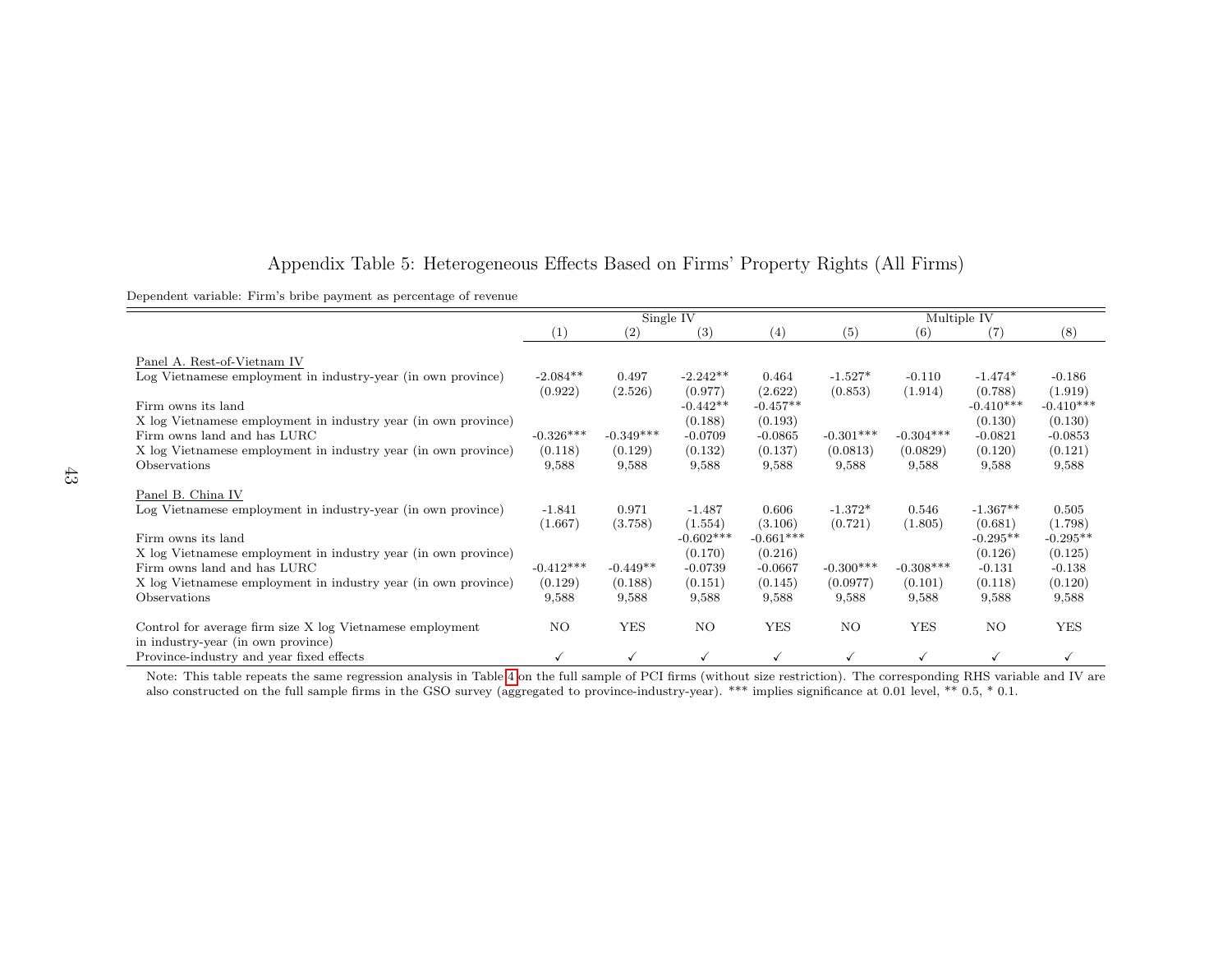# Appendix Table 6: Heterogeneous Effects Based on Firms' Operation Locations (All Firms)

| Dependent variable: Firm's bribe payment as percentage of revenue |  |  |  |  |  |  |  |
|-------------------------------------------------------------------|--|--|--|--|--|--|--|
|-------------------------------------------------------------------|--|--|--|--|--|--|--|

|                                                                                                 |             | Single IV   |             | Multiple IV       |
|-------------------------------------------------------------------------------------------------|-------------|-------------|-------------|-------------------|
|                                                                                                 | (1)         | (2)         | (3)         | $\left( 4\right)$ |
| Panel A. Rest-of-Vietnam IV                                                                     |             |             |             |                   |
| Log Vietnamese employment in industry-year (in own province)                                    | $-1.658**$  | 0.0289      | $-1.536*$   | $-0.248$          |
|                                                                                                 | (0.754)     | (1.911)     | (0.824)     | (1.615)           |
| Firm currently operates in more than one province                                               | $-0.295***$ | $-0.297***$ | $-0.246**$  | $-0.251**$        |
| X log Vietnamese employment in industry-year (in own province)                                  | (0.103)     | (0.101)     | (0.104)     | (0.105)           |
| Observations                                                                                    | 10,963      | 10,963      | 10,963      | 10,963            |
| Panel B. China IV                                                                               |             |             |             |                   |
| Log Vietnamese employment in industry-year (in own province)                                    | $-1.654$    | 0.554       | $-1.196*$   | 0.289             |
|                                                                                                 | (1.262)     | (2.788)     | (0.652)     | (1.526)           |
| Firm currently operates in more than one province                                               | $-0.355**$  | $-0.334**$  | $-0.262***$ | $-0.268***$       |
| X log Vietnamese employment in industry-year (in own province)                                  | (0.146)     | (0.138)     | (0.0931)    | (0.0943)          |
| Observations                                                                                    | 10,963      | 10,963      | 10,963      | 10,963            |
| Control for average firm size X log Vietnamese<br>employment in industry-year (in own province) | NO.         | YES         | NO.         | YES               |
| Province-industry and year fixed effects                                                        |             |             |             |                   |

 Note: This table repeats the same regression analysis in Table 5 on the full sample of PCI firms (without size restriction). The corresponding RHS variable and IV are also constructed on the full sample firms in the GSO survey(aggregated to province-industry-year). \*\*\* implies significance at 0.01 level, \*\* 0.5, \* 0.1.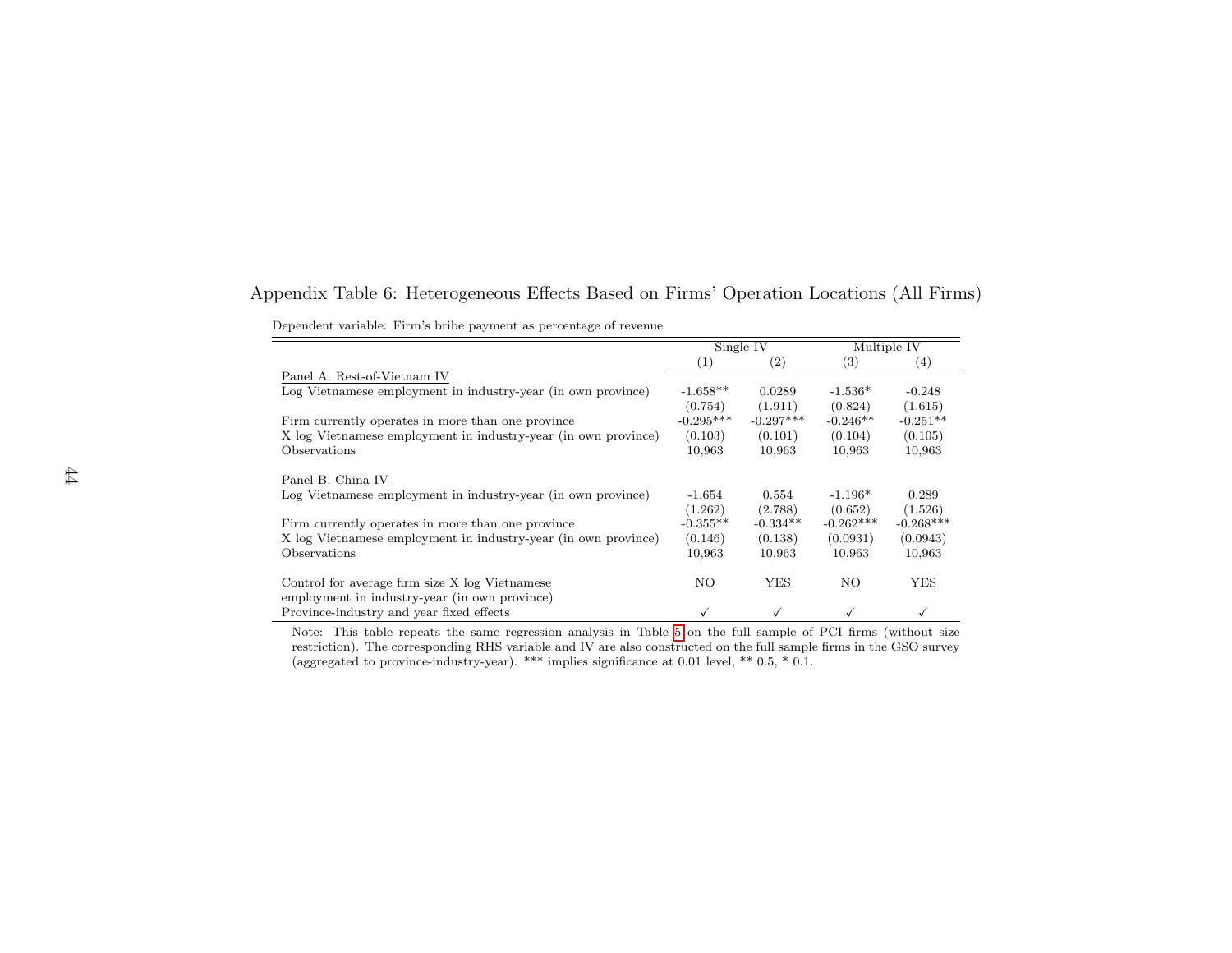|                                            | Dep. var: Bribe as $\%$ of revenue |
|--------------------------------------------|------------------------------------|
| Log Vietnamese employment in industry-year | $-1.163*$                          |
| (excluding own region)                     | (0.453)                            |
| Constant                                   | $18.43***$                         |
|                                            | (5.690)                            |
| Observations                               | 10,898                             |
| Province-industry and year fixed effects   |                                    |

Appendix Table 7: Robustness Check: Exclusion Restriction of the Rest-of-Vietnam IV

 Note: This table reports the reduced form results using the alternative construction of the rest-of-Vietnam IV. In particular, we construct total employment in the same industry in other regions (as opposed to other provinces as in Table 3). The regression controls for province-industry and year fixed effects. Standard errors are two-way clustered at the province and industry-year level. \*\*\* impliessignificance at 0.01 level, \*\*  $0.5, *0.1$ .

 $\overline{a}$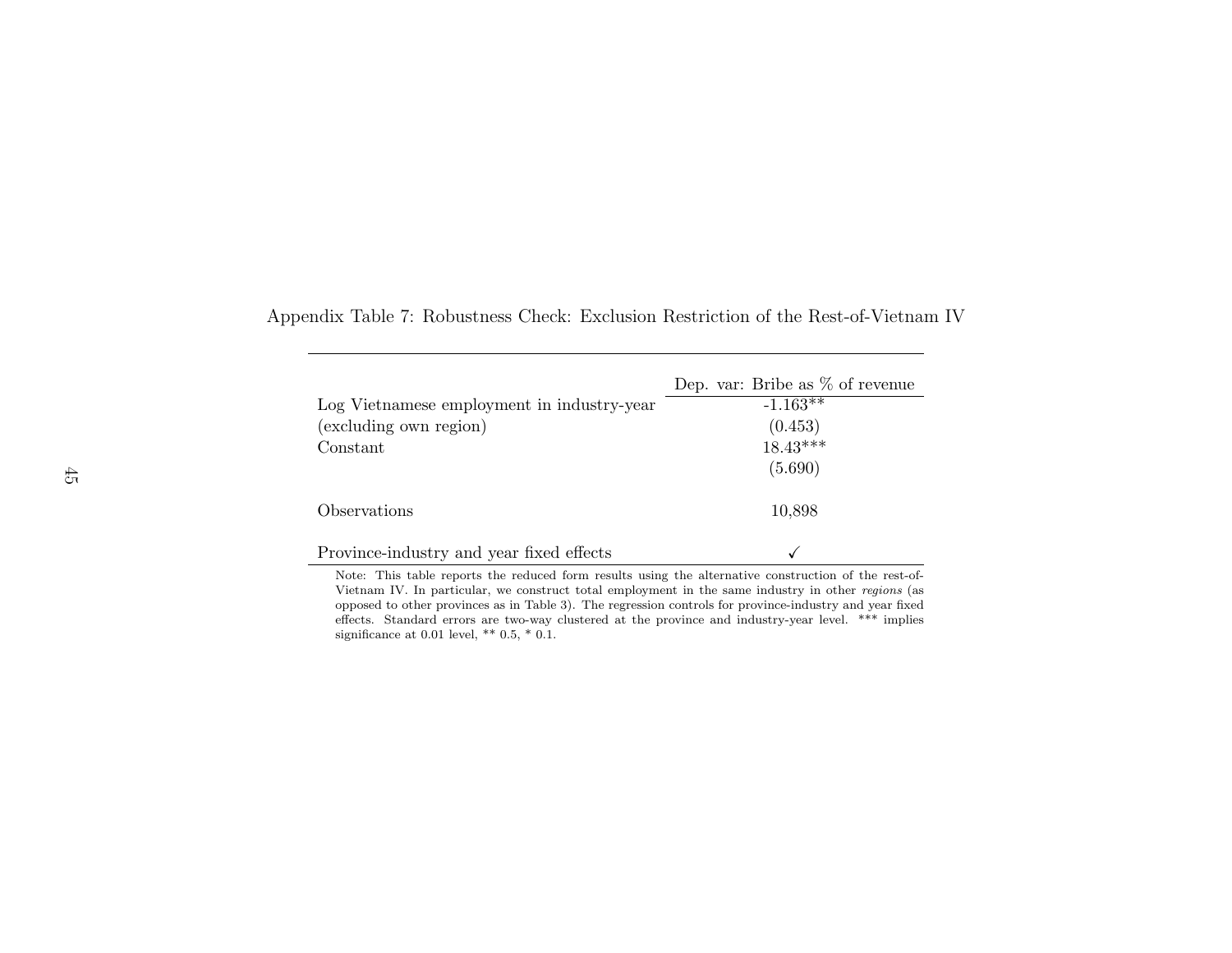|                                     | (1)         | (2)              | (3)              |
|-------------------------------------|-------------|------------------|------------------|
|                                     | Coefficient | 95CI lower bound | 95CI upper bound |
| Main IV estimate (Column 1 Table 3) | $-1.704$    | $-3.03$          | $-0.38$          |
|                                     |             |                  |                  |
| Clustering s.e. at jt:              |             |                  |                  |
| $\delta = 0$                        |             | $-3.4$           | $-0.008$         |
| $\delta = 0.05$                     |             | $-3.059$         | $-0.308$         |
| $\delta = 0.1$                      |             | $-2.802$         | $-0.527$         |
| $\delta = 0.15$                     |             | $-2.546$         | $-0.743$         |
| $\delta = 0.3$                      |             | $-1.792$         | $-1.383$         |
| $\delta = 0.5$                      |             | $-2.216$         | $-0.817$         |
|                                     |             |                  |                  |
| Clustering s.e. at r:               |             |                  |                  |
| $\delta = 0$                        |             | $-3.37$          | $-0.037$         |
| $\delta = 0.05$                     |             | $-3.033$         | $-0.378$         |
| $\delta = 0.1$                      |             | $-2.798$         | $-0.616$         |
| $\delta = 0.15$                     |             | $-2.565$         | $-0.851$         |
| $\delta = 0.3$                      |             | $-1.882$         | $-1.543$         |
| $\delta = 0.5$                      |             | $-2.43$          | $-1.004$         |

## Appendix Table 8: Plausibly Exogenous Instruments: 95% Interval Estimates

Note: This table presents 95% confidence intervals for the effect of economic performance on bribes using the "Union of CI" method proposed in Conley, Hansen, and Rossi (2012) across various prior settings. The "Union of CI" intervals impose the prior information that the support of γ, the direct impact of the instrument on the outcome, is  $[-2\delta|\beta|, 2\delta|\beta|]$ , where  $\beta$  is our original IV estimate (-1.7 in column 1 of Table 3) and  $\delta$  ranges from 0 to 0.5. In our main analysis, standard errors are two-way clustered at industry-year  $(jt)$  and region  $(r)$  level. For the plausibly exogenous tests, there isn't a clear theoretical guidance to perform the inference for two-way clustered standard errors. Therefore, we report the results for both ways. For each, we also report the IV estimate for  $\gamma = 0$  (i.e.,  $\delta = 0$ ).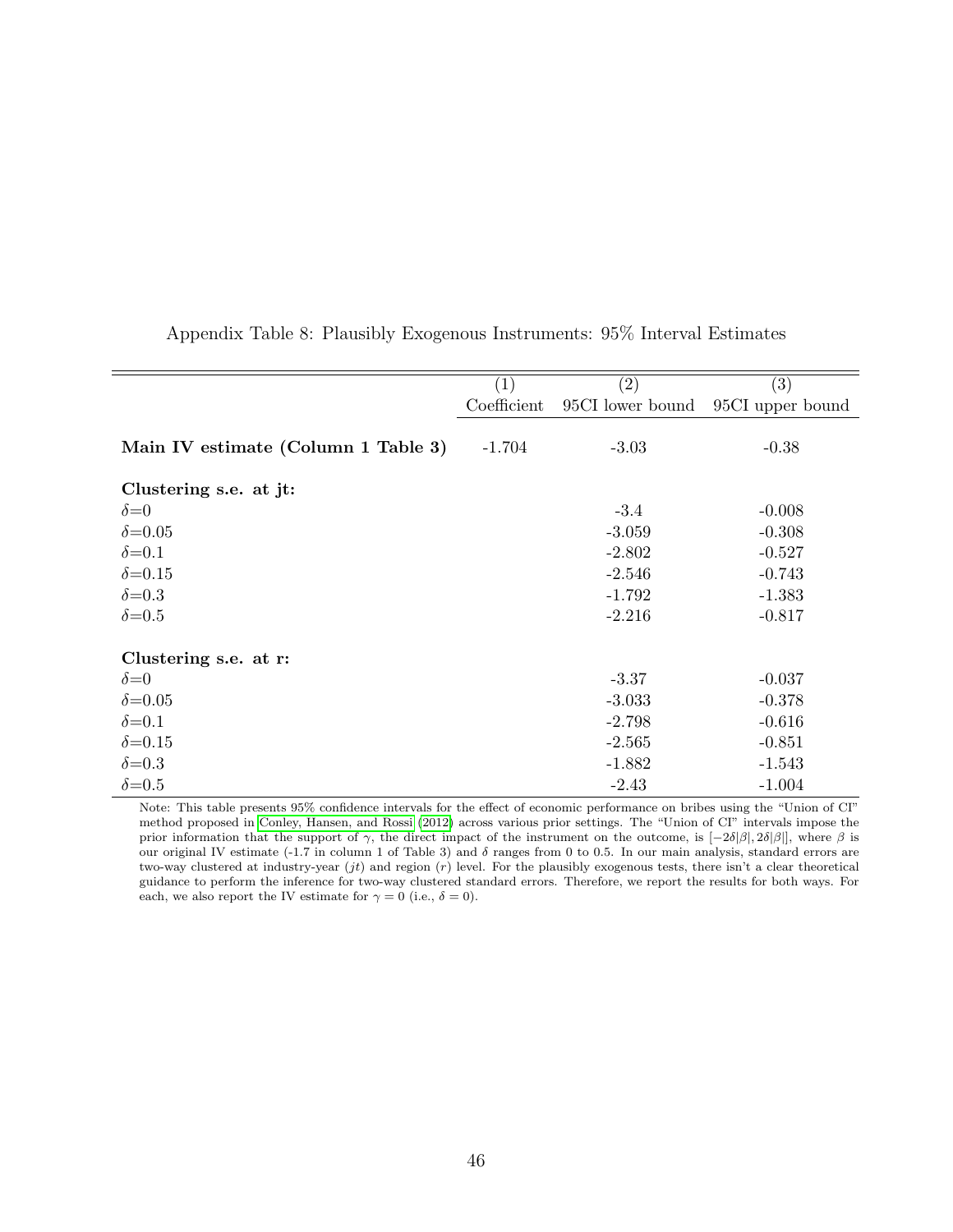Appendix Table 9: Heterogeneous Effects Based on Firms' Property Rights (Contemporaneous Measure of LURC)Dependent variable: Firm's bribe payment as percentage of revenue

|                                                                                                 | Rest-of-Vietnam Singe IV |                   |                   | China Multiple IV |                |            |                |            |
|-------------------------------------------------------------------------------------------------|--------------------------|-------------------|-------------------|-------------------|----------------|------------|----------------|------------|
|                                                                                                 | $\lfloor \perp \rfloor$  | $\left( 2\right)$ | $\left( 3\right)$ | $\left( 4\right)$ | (5)            | (6)        | 7)             | (8)        |
| Log Vietnamese employment in industry-year                                                      | $-1.910**$               | $1.046\,$         | $-2.095**$        | 1.055             | $-0.967$       | 0.973      | $-1.260**$     | 1.021      |
| (in own province)                                                                               | (0.840)                  | (2.707)           | (0.904)           | (2.784)           | (0.599)        | (1.976)    | (0.585)        | (1.944)    |
| Firm owns its land X log Vietnamese employment                                                  |                          |                   | $-0.326*$         | $-0.350*$         |                |            | $-0.218$       | $-0.222$   |
| in industry year (in own province)                                                              |                          |                   | (0.188)           | (0.203)           |                |            | (0.151)        | (0.153)    |
| Firm owns land and has LURC X log Vietnamese                                                    | $-0.309**$               | $-0.321**$        | $-0.0935$         | $-0.0904$         | $-0.263**$     | $-0.266**$ | $-0.114$       | $-0.116$   |
| employment in industry year (in own province)                                                   | (0.140)                  | (0.145)           | (0.164)           | (0.170)           | (0.120)        | (0.121)    | (0.155)        | (0.157)    |
| Observations                                                                                    | 9,535                    | 9,535             | 9,535             | 9,535             | 9,535          | 9,535      | 9,535          | 9,535      |
| Control for average firm size X log Vietnamese<br>employment in industry-year (in own province) | N <sub>O</sub>           | <b>YES</b>        | N <sub>O</sub>    | <b>YES</b>        | N <sub>O</sub> | <b>YES</b> | N <sub>O</sub> | <b>YES</b> |
| Province-industry and year fixed effects                                                        |                          |                   |                   |                   |                |            | $\checkmark$   |            |

 Note: This table shows the IV results for heterogeneous effects based on firms' property rights using contemporaneous Measure of LURC. The sample contains firms with10 or more lagged employees reported for the year before the survey.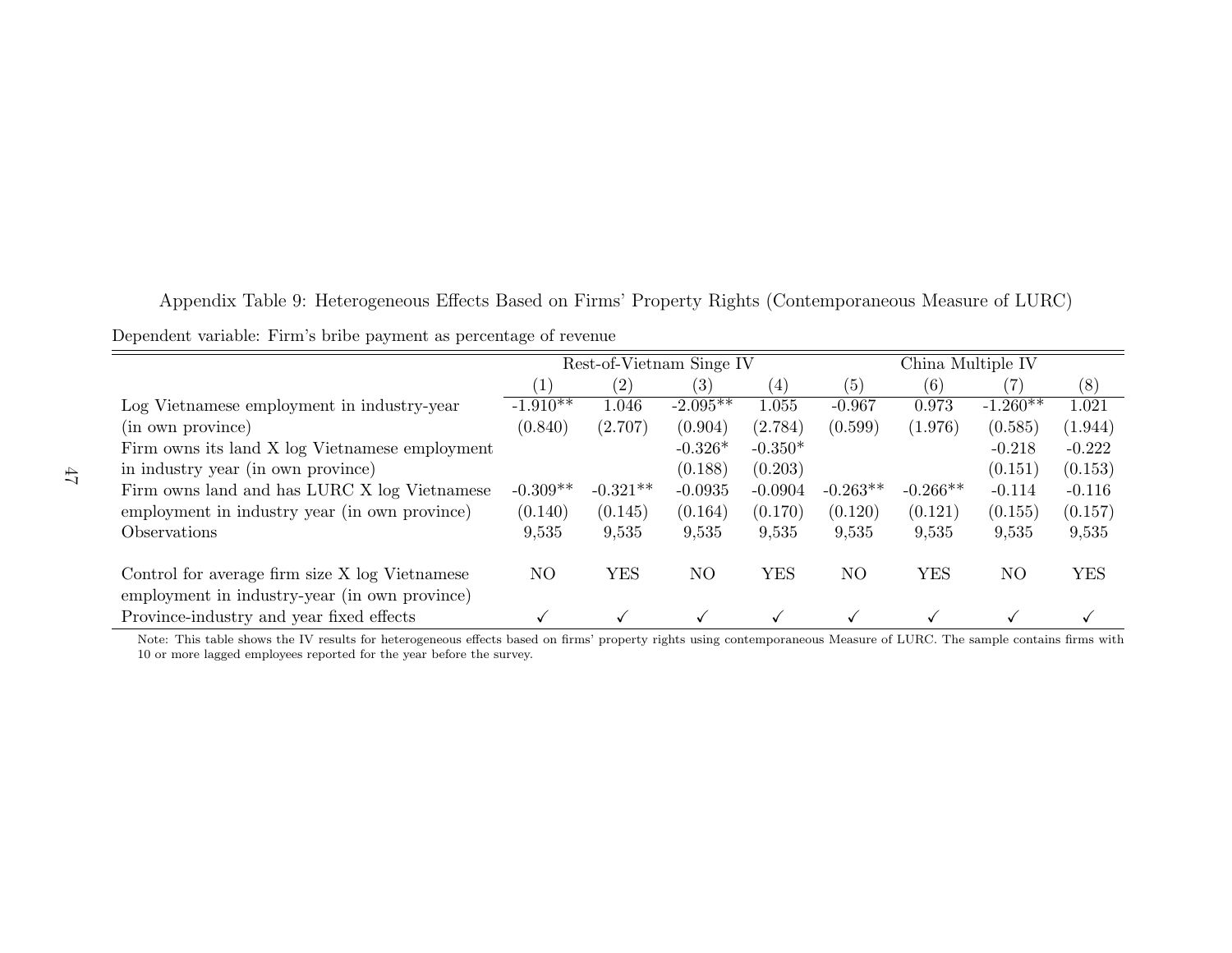| Appendix Table 10: Heterogeneous Effects Based on Firms' Property Rights (Ordered Probit) |  |  |  |  |
|-------------------------------------------------------------------------------------------|--|--|--|--|
|                                                                                           |  |  |  |  |

|  |  | Dependent variable: Firm's bribe payment as percentage of revenue |  |
|--|--|-------------------------------------------------------------------|--|
|  |  |                                                                   |  |

|                                            | Firms that rent        |          |         | Firms that own    | Firms that own |           |
|--------------------------------------------|------------------------|----------|---------|-------------------|----------------|-----------|
|                                            | their land             |          |         | land without LURC | land with LURC |           |
|                                            | $\left  \cdot \right $ | (2)      | (3)     | (4)               | (5)            | (6)       |
| Log Vietnamese employment in industry-year | $-0.0402$              |          | 0.923   |                   | $-0.432*$      |           |
| (excluding own province)                   | (0.219)                |          | (0.573) | (0.241)           |                |           |
| Log Chinese employment in industry-year    |                        | $-0.148$ |         | 0.0210            |                | $-0.0379$ |
|                                            |                        | (0.636)  |         | (0.813)           |                | (0.386)   |
| Observations                               | 2,928                  | 2,928    | 1,399   | 1,399             | 4,428          | 4,428     |
|                                            |                        |          |         |                   |                |           |
| Province-industry and year fixed effects   |                        |          |         |                   |                |           |

 Note: This table reports the reduced form results using the ordered probit model for firms in three categories: (1) firms that rent their land; (2) firms that own land without an LURC; (3) firms that own land with an LURC. The sample contains firms with <sup>10</sup> or more lagged employees reported for the year before the survey. All regressions control for province-industry and year fixed effects. Standard errors are two-way clusteredat the province and industry-year level. \*\*\* implies significance at 0.01 level, \*\* 0.5, \* 0.1.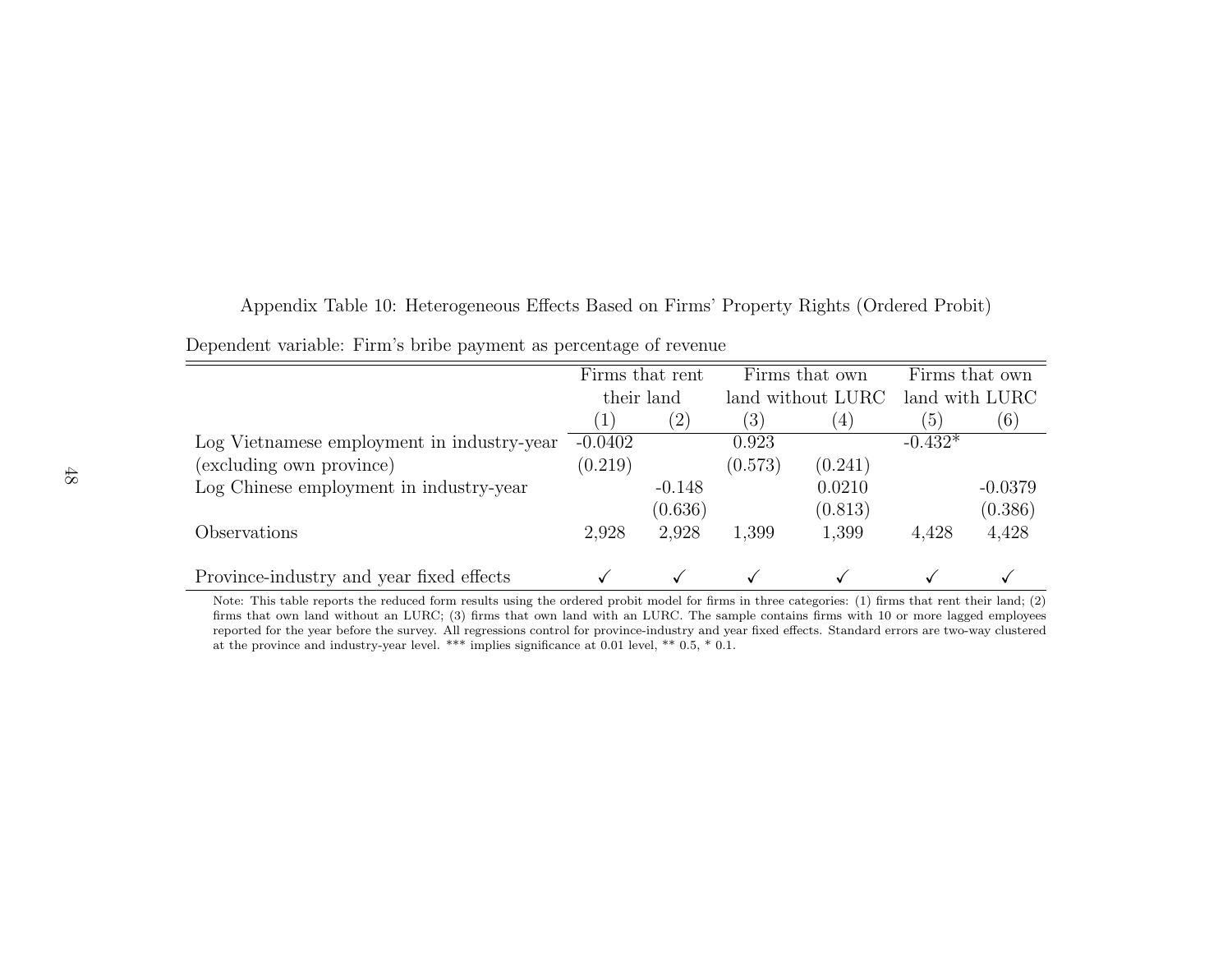|                                         | Firm has         | Number of other provinces | Firm currently operates   |
|-----------------------------------------|------------------|---------------------------|---------------------------|
|                                         | <b>LURC</b>      | in which firm operates    | in more than one province |
|                                         | $\left(1\right)$ | (2)                       | (3)                       |
| Share of registration documents held    | $0.605***$       | $0.511***$                | $0.490***$                |
|                                         | (0.098)          | (0.094)                   | (0.091)                   |
| Former HH firm (dummy)                  | $0.432***$       | $-0.058$                  | $-0.051$                  |
|                                         | (0.056)          | (0.055)                   | (0.054)                   |
| Former SOE (dummy)                      | $0.192**$        | $0.250***$                | $0.275***$                |
|                                         | (0.092)          | (0.088)                   | (0.085)                   |
| Owner is government official (dummy)    | $0.440***$       | $0.391**$                 | $0.305**$                 |
|                                         | (0.163)          | (0.153)                   | (0.143)                   |
| Government holds positive share (dummy) | $-0.354***$      | 0.116                     | 0.115                     |
|                                         | (0.125)          | (0.118)                   | (0.114)                   |
| Log of business premise size (hectare)  | $0.264***$       | 0.024                     | $0.027*$                  |
|                                         | (0.018)          | (0.017)                   | (0.016)                   |
| Years since establishment               | $0.052***$       | $0.007*$                  | $0.009**$                 |
|                                         | (0.005)          | (0.004)                   | (0.004)                   |
| Observations                            | 7074             | 7872                      | 7872                      |

Appendix Table 11: Propensity Score Regressions for LURC and Operation Locations

Note: Column <sup>1</sup> shows the logit regression coefficients of LURC (dummy) on various predictors of obtaining the certificate, including share of registration documents held, former household firm (dummy), former SOE (dummy), owner being <sup>a</sup> government official (dummy), government holding positive share (dummy), log of business premise size, and firm's age. Column <sup>2</sup> and <sup>3</sup> show the (ordered) logit regression results for firm's operation location variables on the same set of explanatory variables. The sample contains firms with 10 or more lagged employees reported for the year before the survey. \*\*\* impliessignificance at 0.01 level, \*\*  $0.5, *0.1$ .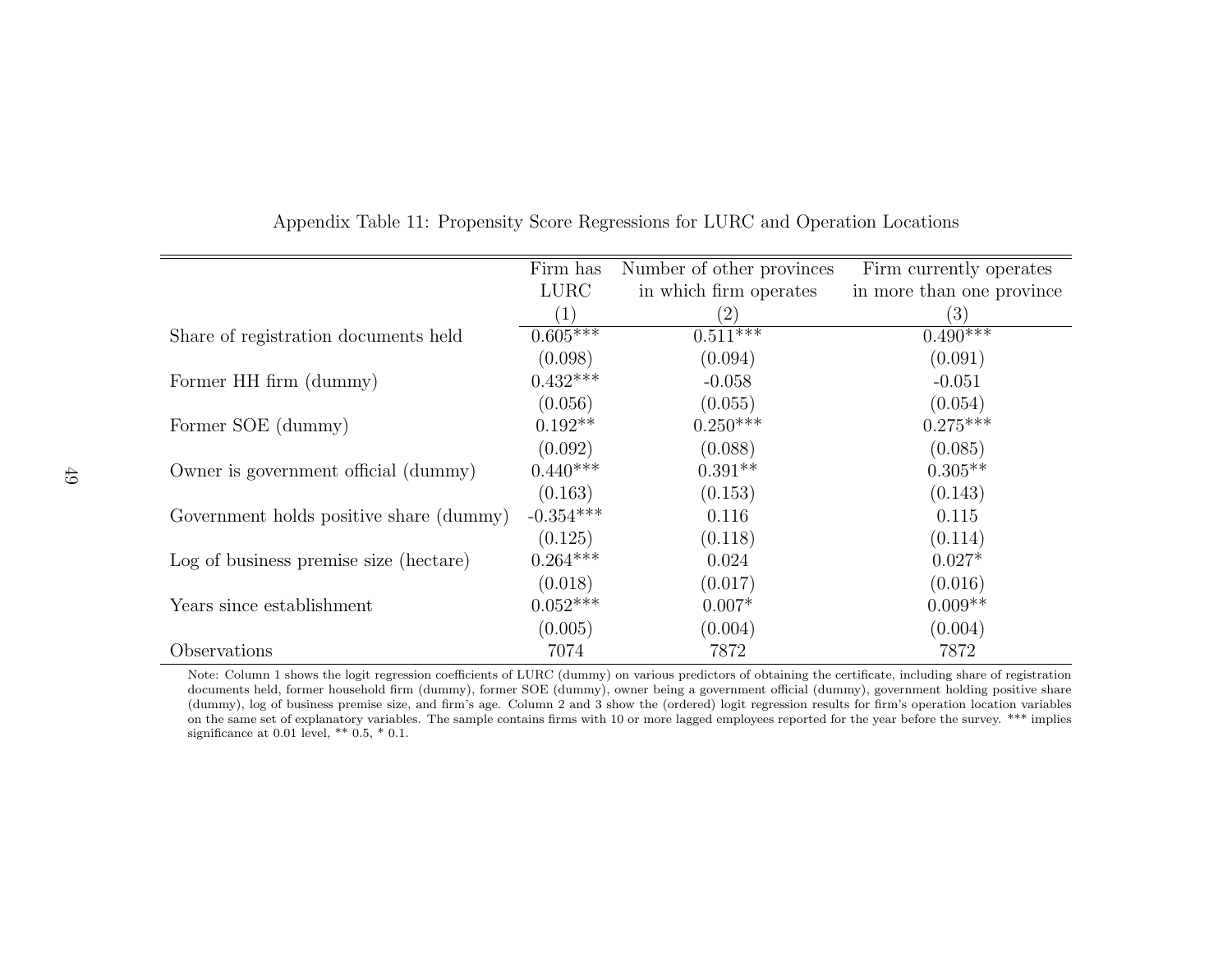## Appendix Table 12: Robustness Check: Heterogeneous Effects Based on Firms' Property Rights (Single IV)

|                                                | $\left(1\right)$      | (2)                       | (3)         | (4)          | (5)         | (6)         | (7)           | (8)                                                                               |
|------------------------------------------------|-----------------------|---------------------------|-------------|--------------|-------------|-------------|---------------|-----------------------------------------------------------------------------------|
|                                                |                       | Includes characteristic [ |             |              |             |             |               | and interaction with log Vietnamese employment in industry-year (in own province) |
|                                                | share of registration | former                    | former      | government   | government  | premise     | years of      | propensity scores for having                                                      |
|                                                | documents held        | HH firm                   | SOE         | official     | share       | size        | establishment | LURC and owning land                                                              |
| Panel A. Rest-of-Vietnam IV                    |                       |                           |             |              |             |             |               |                                                                                   |
| Log Vietnamese employment in industry-year     | 0.00285               | 1.023                     | 0.841       | 1.226        | 1.011       | 0.650       | 1.135         | 1.377                                                                             |
| (in own province)                              | (2.870)               | (2.772)                   | (2.789)     | (2.807)      | (2.758)     | (3.044)     | (2.865)       | (2.951)                                                                           |
| Firm owns land and has LURC X log Vietnamese   | $-0.102$              | $-0.122$                  | $-0.116$    | $-0.105$     | $-0.119$    | $-0.216$    | $-0.0855$     | $-0.130$                                                                          |
| employment in industry year (in own province)  | (0.142)               | (0.130)                   | (0.133)     | (0.130)      | (0.132)     | (0.156)     | (0.127)       | (0.164)                                                                           |
| Firm owns its land X log Vietnamese employment | $-0.438**$            | $-0.338*$                 | $-0.349*$   | $-0.337*$    | $-0.342*$   | $-0.252$    | $-0.373*$     | $-0.385*$                                                                         |
| in industry year (in own province)             | (0.195)               | (0.190)                   | (0.186)     | (0.183)      | (0.189)     | (0.207)     | (0.205)       | (0.212)                                                                           |
| <b>Observations</b>                            | 7,671                 | 9,534                     | 9,534       | 9,534        | 9,534       | 8,874       | 9,347         | 7,074                                                                             |
| Panel B. China IV                              |                       |                           |             |              |             |             |               |                                                                                   |
| Log Vietnamese employment in industry-year     | $-0.623$              | 0.695                     | 0.639       | 1.193        | 0.813       | 1.476       | 0.671         | 1.080                                                                             |
| (in own province)                              | (2.218)               | (2.658)                   | (2.637)     | (2.845)      | (2.646)     | (2.264)     | (2.440)       | (2.737)                                                                           |
| Firm owns land and has LURC X log Vietnamese   | $-0.0825$             | $-0.0810$                 | $-0.0898$   | $-0.0891$    | $-0.103$    | $-0.190$    | $-0.0546$     | $-0.120$                                                                          |
| employment in industry year (in own province)  | (0.168)               | (0.145)                   | (0.150)     | (0.153)      | (0.151)     | (0.183)     | (0.143)       | (0.209)                                                                           |
| Firm owns its land X log Vietnamese employment | $-0.682***$           | $-0.601***$               | $-0.570***$ | $-0.575***$  | $-0.566***$ | $-0.517***$ | $-0.592***$   | $-0.695***$                                                                       |
| in industry year (in own province)             | (0.174)               | (0.170)                   | (0.165)     | (0.161)      |             | (0.195)     | (0.178)       | (0.198)                                                                           |
| Observations                                   |                       |                           |             |              | (0.165)     |             |               |                                                                                   |
|                                                | 7,671                 | 9,534                     | 9,534       | 9,534        | 9,534       | 8,874       | 9,347         | 7,074                                                                             |
| Control for average firm size X log Vietnamese | <b>YES</b>            | <b>YES</b>                | <b>YES</b>  | <b>YES</b>   | <b>YES</b>  | <b>YES</b>  | <b>YES</b>    | <b>YES</b>                                                                        |
| employment in industry-year (in own province)  |                       |                           |             |              |             |             |               |                                                                                   |
| Province-industry and year fixed effects       |                       |                           |             | $\checkmark$ |             |             |               |                                                                                   |

 Note: This table shows the single IV results for heterogeneous effects based on firms' property rights after controlling for other firm characteristics. Column 1 to 8 controls for the following explanatory variables and their interactions with log Vietnamese employment in industry-year in own province: share of registration documents held, former household firm (dummy), former SOE (dummy), owner being <sup>a</sup> government official (dummy), government holding positive share (dummy), log of business premise size, firm's age, and the corresponding propensity score(s)for having LURC and/or owning land. The sample contains firms with 10 or more lagged employees reported for the year before the survey. All regressions control for the main effects of the property right variables, but only the interaction coefficients are reported in this table. All regressions control for province-industry and year fixed effects. Standard errors are two-wayclustered at the province and industry-year level. \*\*\* implies significance at 0.01 level, \*\* 0.5, \* 0.1.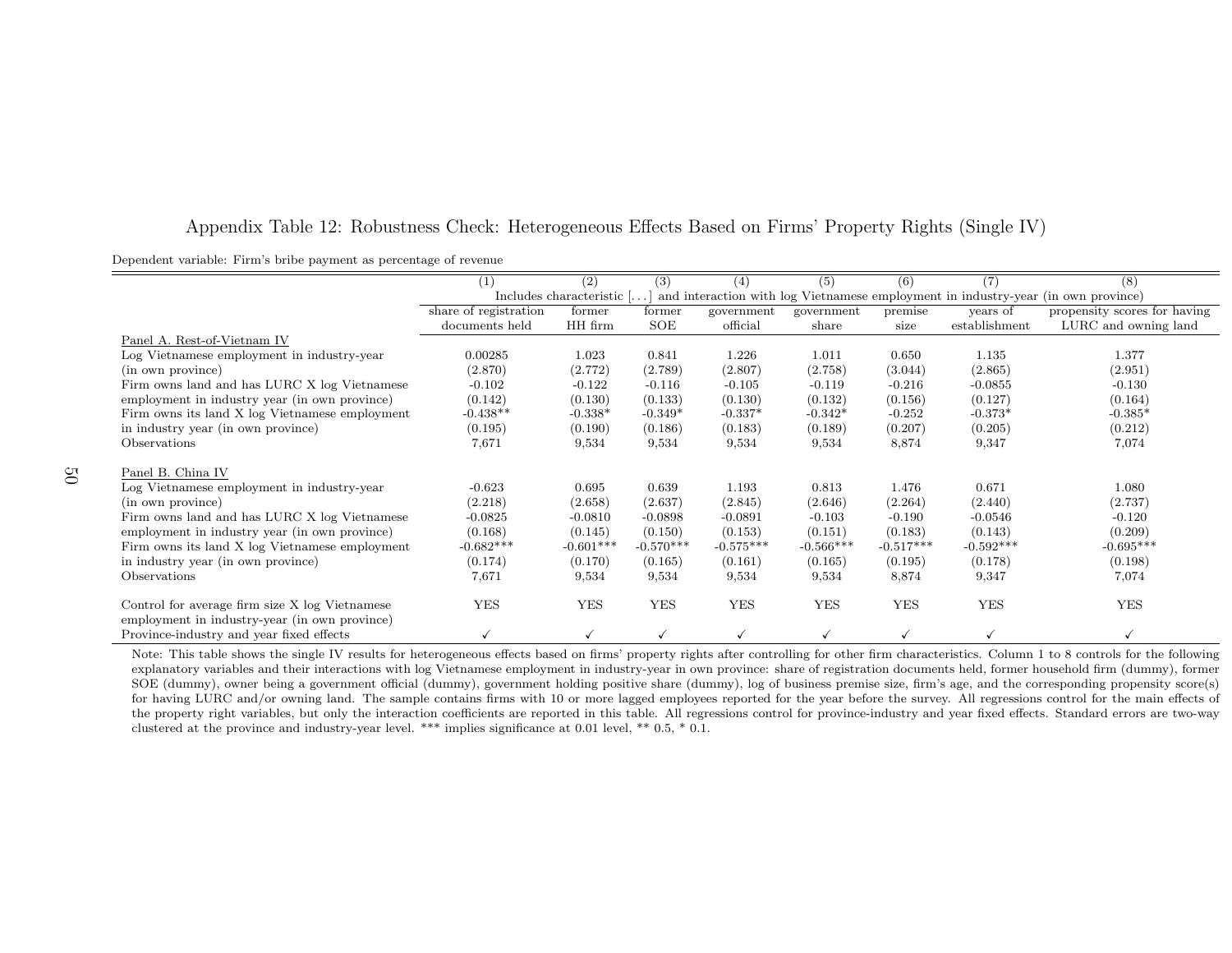| Appendix Table 13: Robustness Check: Heterogeneous Effects Based on Firms' Property Rights (Multiple IV) |  |  |  |
|----------------------------------------------------------------------------------------------------------|--|--|--|
|----------------------------------------------------------------------------------------------------------|--|--|--|

| Dependent variable: Firm's bribe payment as percentage of revenue |  |  |  |
|-------------------------------------------------------------------|--|--|--|
|-------------------------------------------------------------------|--|--|--|

|                                                                                                 | (1)                   | (2)                               | (3)         | (4)        | (5)          | (6)        | $\scriptstyle{(7)}$ | (8)                                                                               |
|-------------------------------------------------------------------------------------------------|-----------------------|-----------------------------------|-------------|------------|--------------|------------|---------------------|-----------------------------------------------------------------------------------|
|                                                                                                 |                       | Includes characteristic $[\dots]$ |             |            |              |            |                     | and interaction with log Vietnamese employment in industry-year (in own province) |
|                                                                                                 | share of registration | former                            | former      | government | government   | premise    | years of            | propensity scores for having                                                      |
|                                                                                                 | documents held        | HH firm                           | SOE         | official   | share        | size       | establishment       | LURC and owning land                                                              |
| Panel A. Rest-of-Vietnam IV                                                                     |                       |                                   |             |            |              |            |                     |                                                                                   |
| Log Vietnamese employment in industry-year                                                      | 0.117                 | 0.109                             | $-0.386$    | 0.0878     | $-0.0225$    | $-0.320$   | 0.0849              | 0.475                                                                             |
| (in own province)                                                                               | (2.356)               | (1.994)                           | (1.985)     | (1.999)    | (2.003)      | (2.610)    | (2.039)             | (2.362)                                                                           |
| Firm owns land and has LURC X log Vietnamese                                                    | $-0.0855$             | $-0.0896$                         | $-0.0835$   | $-0.0751$  | $-0.0837$    | $-0.165$   | $-0.0869$           | $-0.128$                                                                          |
| employment in industry year (in own province)                                                   | (0.133)               | (0.119)                           | (0.119)     | (0.117)    | (0.119)      | (0.138)    | (0.114)             | (0.157)                                                                           |
| Firm owns its land X log Vietnamese employment                                                  | $-0.372***$           | $-0.323**$                        | $-0.334***$ | $-0.306**$ | $-0.316**$   | $-0.243*$  | $-0.341**$          | $-0.351***$                                                                       |
| in industry year (in own province)                                                              | (0.111)               | (0.131)                           | (0.127)     | (0.126)    | (0.128)      | (0.143)    | (0.136)             | (0.136)                                                                           |
| Observations                                                                                    | 7,671                 | 9,534                             | 9,534       | 9,534      | 9,534        | 8,874      | 9,347               | 7,074                                                                             |
|                                                                                                 |                       |                                   |             |            |              |            |                     |                                                                                   |
| Panel B. China IV                                                                               |                       |                                   |             |            |              |            |                     |                                                                                   |
| Log Vietnamese employment in industry-year                                                      | 0.647                 | 1.051                             | 0.564       | 1.109      | 0.917        | 0.795      | 1.110               | 0.970                                                                             |
| (in own province)                                                                               | (2.149)               | (1.926)                           | (1.929)     | (1.930)    | (1.911)      | (2.159)    | (1.937)             | (2.236)                                                                           |
| Firm owns land and has LURC X log Vietnamese                                                    | $-0.115$              | $-0.116$                          | $-0.125$    | $-0.112$   | $-0.121$     | $-0.212$   | $-0.117$            | $-0.158$                                                                          |
| employment in industry year (in own province)                                                   | (0.134)               | (0.119)                           | (0.118)     | (0.118)    | (0.118)      | (0.129)    | (0.113)             | (0.152)                                                                           |
| Firm owns its land X log Vietnamese employment                                                  | $-0.291**$            | $-0.243*$                         | $-0.228*$   | $-0.214$   | $-0.215$     | $-0.128$   | $-0.242*$           | $-0.229*$                                                                         |
| in industry year (in own province)                                                              | (0.123)               | (0.137)                           | (0.131)     | (0.131)    | (0.134)      | (0.138)    | (0.138)             | (0.137)                                                                           |
| Observations                                                                                    | 7,671                 | 9,534                             | 9,534       | 9,534      | 9,534        | 8,874      | 9,347               | 7,074                                                                             |
| Control for average firm size X log Vietnamese<br>employment in industry-year (in own province) | <b>YES</b>            | <b>YES</b>                        | <b>YES</b>  | <b>YES</b> | <b>YES</b>   | <b>YES</b> | <b>YES</b>          | <b>YES</b>                                                                        |
| Province-industry and year fixed effects                                                        |                       | $\checkmark$                      |             |            | $\checkmark$ |            |                     |                                                                                   |

 Note: This table shows the multiple IV results for heterogeneous effects based on firms' property rights after controlling for other firm characteristics (see footnote of Appendix Table 12).The sample contains firms with 10 or more lagged employees reported for the year before the survey. All regressions control for province-industry and year fixed effects. Standard errors are two-way clustered at the provin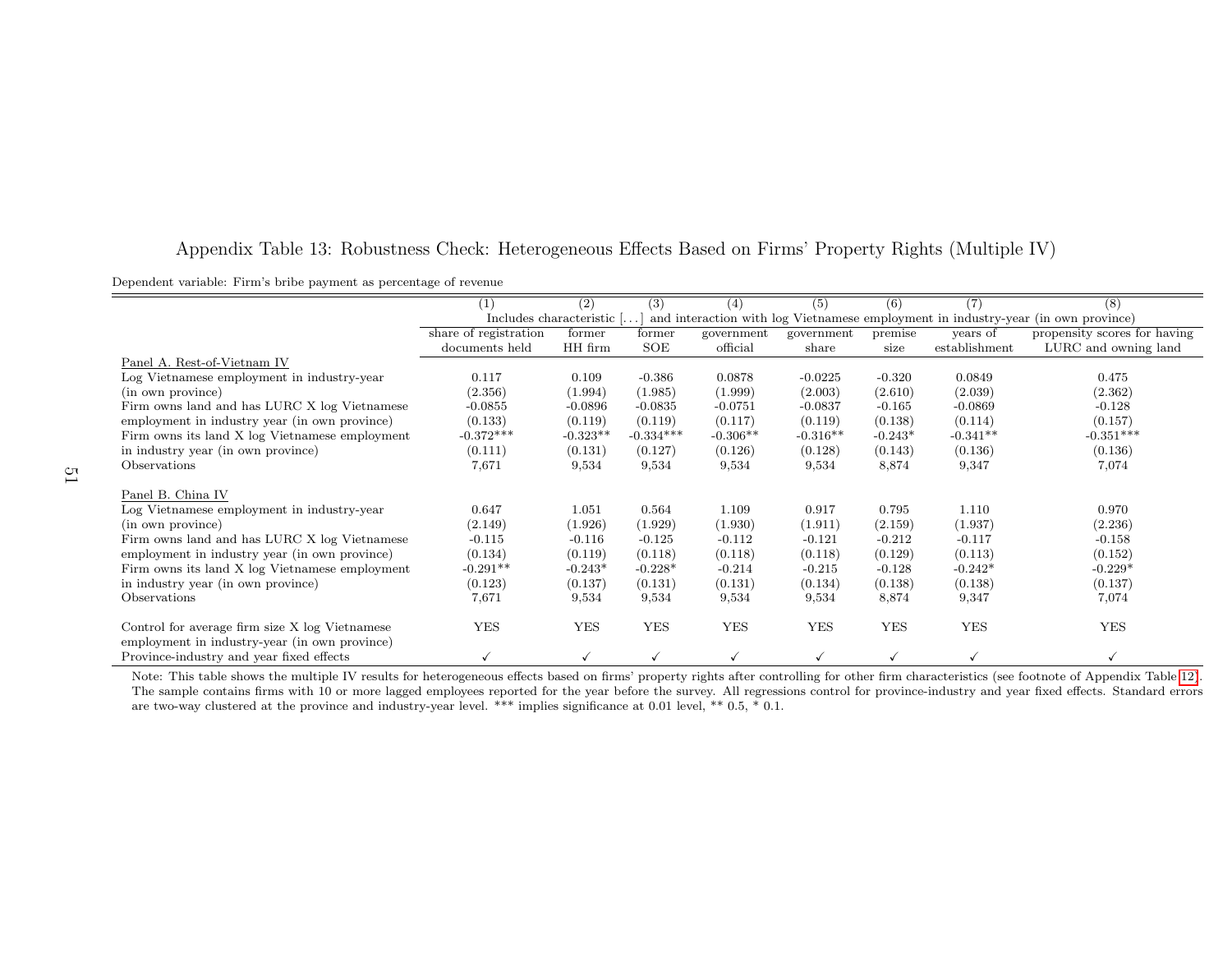|                                                   |                       | $\left( 2\right)$         | (3)         | (4)          | (5)          | (6)        | $\scriptstyle{(7)}$ | (8)                                                                               |
|---------------------------------------------------|-----------------------|---------------------------|-------------|--------------|--------------|------------|---------------------|-----------------------------------------------------------------------------------|
|                                                   |                       | Includes characteristic [ |             |              |              |            |                     | and interaction with log Vietnamese employment in industry-year (in own province) |
|                                                   | share of registration | former                    | former      | government   | government   | premise    | years of            | propensity score for                                                              |
|                                                   | documents held        | HH firm                   | SOE         | official     | share        | size       | establishment       | having multiple locations                                                         |
| Panel A. Rest-of-Vietnam IV                       |                       |                           |             |              |              |            |                     |                                                                                   |
| Log Vietnamese employment in industry-year        | $-0.539$              | 0.292                     | 0.0605      | 0.447        | 0.245        | $-0.158$   | 0.230               | 0.804                                                                             |
| (in own province)                                 | (2.186)               | (1.859)                   | (1.889)     | (1.943)      | (1.872)      | (1.708)    | (1.951)             | (2.162)                                                                           |
| Firm currently operates in more than one province | $-0.297**$            | $-0.264***$               | $-0.267***$ | $-0.263***$  | $-0.266***$  | $-0.201**$ | $-0.283***$         | $-0.258*$                                                                         |
| X log Vietnamese employment in industry-year      | (0.135)               | (0.0921)                  | (0.0944)    | (0.0923)     | (0.0917)     | (0.0912)   | (0.0936)            | (0.142)                                                                           |
| (in own province)                                 |                       |                           |             |              |              |            |                     |                                                                                   |
| Observations                                      | 8,612                 | 10,900                    | 10,900      | 10,900       | 10,900       | 10,040     | 10,682              | 7,872                                                                             |
|                                                   |                       |                           |             |              |              |            |                     |                                                                                   |
| Panel B. China IV                                 |                       |                           |             |              |              |            |                     |                                                                                   |
| Log Vietnamese employment in industry-year        | $-0.554$              | 0.767                     | 0.623       | 1.090        | 0.825        | 0.810      | 0.805               | 2.027                                                                             |
|                                                   |                       |                           |             |              |              |            |                     |                                                                                   |
| (in own province)                                 | (1.914)               | (1.907)                   | (1.920)     | (2.086)      | (1.919)      | (1.690)    | (1.943)             | (2.187)                                                                           |
| Firm currently operates in more than one province | $-0.383**$            | $-0.338**$                | $-0.343**$  | $-0.337**$   | $-0.345**$   | $-0.274*$  | $-0.367**$          | $-0.339*$                                                                         |
| X log Vietnamese employment in industry-year      | (0.190)               | (0.150)                   | (0.152)     | (0.147)      | (0.148)      | (0.158)    | (0.155)             | (0.199)                                                                           |
| (in own province)                                 |                       |                           |             |              |              |            |                     |                                                                                   |
| Observations                                      | 8,612                 | 10,900                    | 10,900      | 10,900       | 10,900       | 10,040     | 10,682              | 7,872                                                                             |
|                                                   |                       |                           |             |              |              |            |                     |                                                                                   |
| Control for average firm size X log Vietnamese    | <b>YES</b>            | <b>YES</b>                | <b>YES</b>  | <b>YES</b>   | <b>YES</b>   | <b>YES</b> | <b>YES</b>          | <b>YES</b>                                                                        |
| employment in industry-year (in own province)     |                       |                           |             |              |              |            |                     |                                                                                   |
| Province-industry and year fixed effects          |                       |                           |             | $\checkmark$ | $\checkmark$ | ✓          |                     |                                                                                   |
|                                                   |                       |                           |             |              |              |            |                     |                                                                                   |

# Appendix Table 14: Robustness Check: Heterogeneous Effects Based on Firms' Operation Locations (Single IV)

Dependent variable: Firm's bribe payment as percentage of revenue

Note: This table shows the single IV results for heterogeneous effects based on firms' operation locations after controlling for other firm characteristics (see footnote of Appendix Table

 12). The sample contains firms with <sup>10</sup> or more lagged employees reported for the year before the survey. Standard errors are two-way clustered at the province and industry-year level.\*\*\* implies significance at 0.01 level, \*\* 0.5, \* 0.1.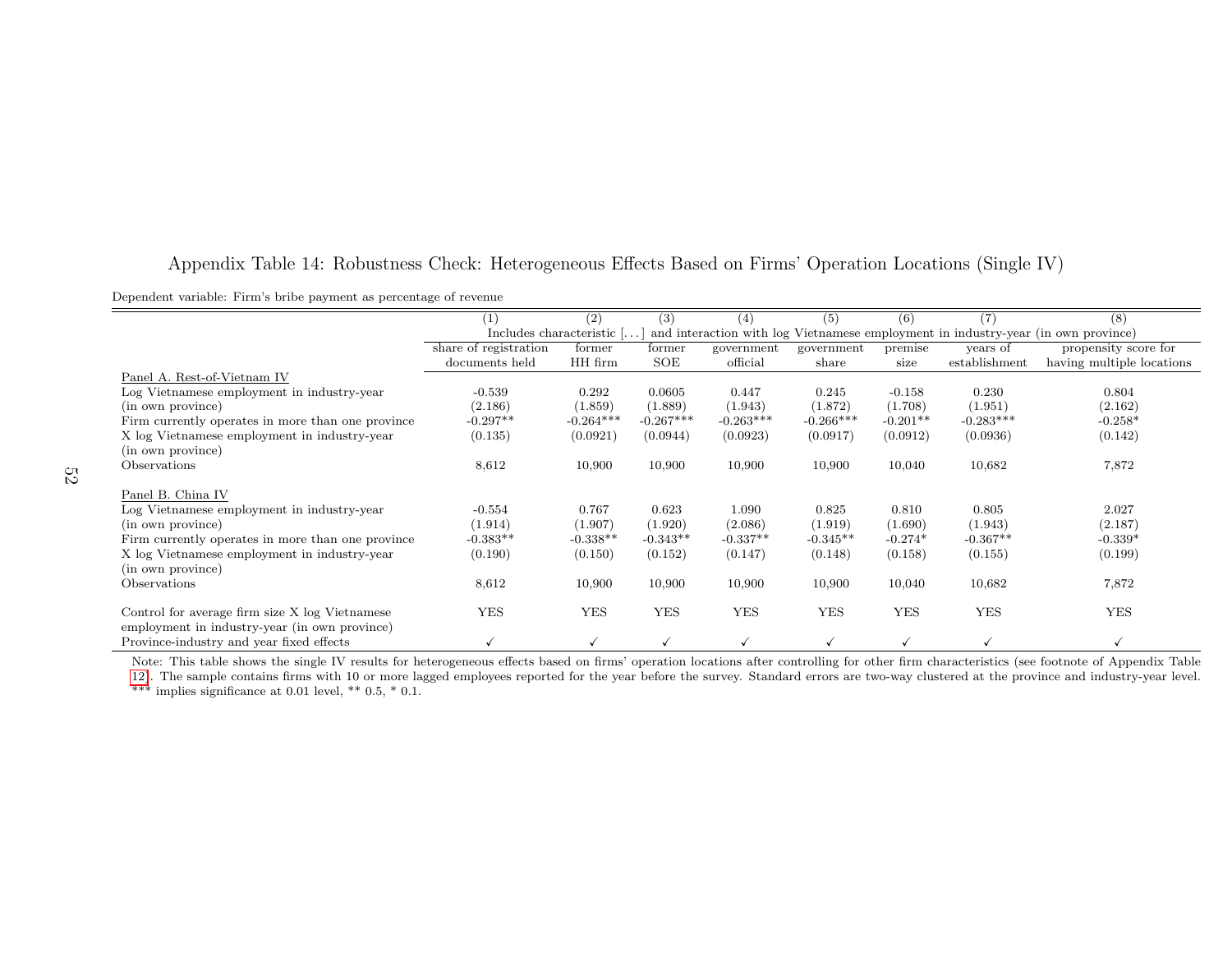| Appendix Table 15: Robustness Check: Heterogeneous Effects Based on Firms' Operation Locations (Multiple IV) |  |  |  |  |  |  |
|--------------------------------------------------------------------------------------------------------------|--|--|--|--|--|--|
|                                                                                                              |  |  |  |  |  |  |

Dependent variable: Firm's bribe payment as percentage of revenue

|                                                   | (1)                       | (2)         | (3)         | (4)         | (5)         | (6)        | (7)                                                                               | (8)                  |
|---------------------------------------------------|---------------------------|-------------|-------------|-------------|-------------|------------|-----------------------------------------------------------------------------------|----------------------|
|                                                   | Includes characteristic [ |             |             |             |             |            | and interaction with log Vietnamese employment in industry-year (in own province) |                      |
|                                                   | share of registration     | former      | former      | government  | government  | premise    | years of                                                                          | propensity score for |
|                                                   | documents held            | HH firm     | SOE         | official    | share       | size       | establishment                                                                     | multiple locations   |
| Panel A. Rest-of-Vietnam IV                       |                           |             |             |             |             |            |                                                                                   |                      |
| Log Vietnamese employment in industry-year        | $-0.425$                  | $-0.307$    | $-0.716$    | $-0.0649$   | $-0.404$    | $-1.035$   | $-0.405$                                                                          | 1.391                |
| (in own province)                                 | (2.048)                   | (1.574)     | (1.633)     | (1.738)     | (1.615)     | (2.184)    | (1.661)                                                                           | (2.133)              |
| Firm currently operates in more than one province | $-0.224*$                 | $-0.209**$  | $-0.222**$  | $-0.220**$  | $-0.219**$  | $-0.163$   | $-0.250**$                                                                        | $-0.203$             |
| X log Vietnamese employment in industry-year      | (0.120)                   | (0.102)     | (0.105)     | (0.101)     | (0.103)     | (0.104)    | (0.106)                                                                           | (0.130)              |
| (in own province)                                 |                           |             |             |             |             |            |                                                                                   |                      |
| Observations                                      | 8,612                     | 10,900      | 10,900      | 10,900      | 10,900      | 10,040     | 10,682                                                                            | 7,872                |
|                                                   |                           |             |             |             |             |            |                                                                                   |                      |
| Panel B. China IV                                 |                           |             |             |             |             |            |                                                                                   |                      |
| Log Vietnamese employment in industry-year        | 0.0657                    | 0.481       | 0.0799      | 0.797       | 0.448       | 0.422      | 0.478                                                                             | 1.400                |
| (in own province)                                 | (2.010)                   | (1.599)     | (1.659)     | (1.753)     | (1.629)     | (1.708)    | (1.645)                                                                           | (2.082)              |
| Firm currently operates in more than one province | $-0.242**$                | $-0.229***$ | $-0.247***$ | $-0.238***$ | $-0.241***$ | $-0.191**$ | $-0.273***$                                                                       | $-0.205$             |
| X log Vietnamese employment in industry-year      | (0.119)                   | (0.0865)    | (0.0919)    | (0.0881)    | (0.0900)    | (0.0928)   | (0.0908)                                                                          | (0.126)              |
| (in own province)                                 |                           |             |             |             |             |            |                                                                                   |                      |
| <b>Observations</b>                               | 8,612                     | 10,900      | 10,900      | 10,900      | 10,900      | 10,040     | 10,682                                                                            | 7,872                |
|                                                   |                           |             |             |             |             |            |                                                                                   |                      |
| Control for average firm size X log Vietnamese    | <b>YES</b>                | <b>YES</b>  | <b>YES</b>  | <b>YES</b>  | <b>YES</b>  | <b>YES</b> | <b>YES</b>                                                                        | <b>YES</b>           |
| employment in industry-year (in own province)     |                           |             |             |             |             |            |                                                                                   |                      |
| Province-industry and year fixed effects          |                           |             |             |             |             |            |                                                                                   |                      |

 Note: This table shows the multiple IV results for heterogeneous effects based on firms' operation locations after controlling for other firm characteristics (see footnote of Table 12). The sample contains firms with 10 or more lagged employees reported for the year before the survey. Standard errors are two-way clustered at the province and industry-year level.\*\*\* implies significance at 0.01 level, \*\* 0.5, \* 0.1.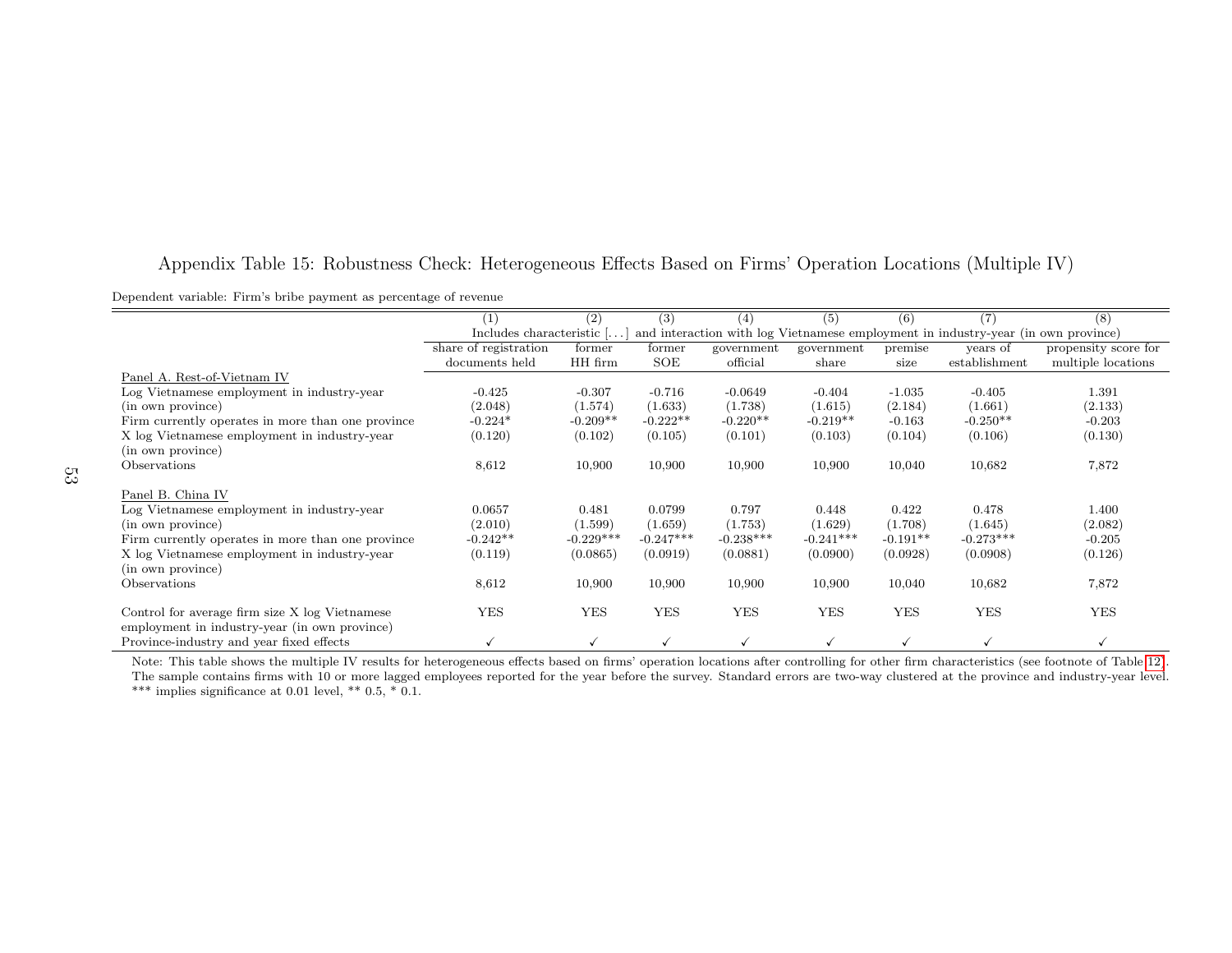|                                            | Herfindahl index for         | Bribes as $\%$ of revenue         | Bribes as $\%$ of revenue |
|--------------------------------------------|------------------------------|-----------------------------------|---------------------------|
|                                            | province-industry-year group | (excluding construction industry) |                           |
|                                            |                              | (2)                               | $\left( 3\right)$         |
| Log Vietnamese employment in industry-year | $0.0421***$                  | $-1.744**$                        | $-1.746***$               |
| (in own province)                          | (0.00319)                    | (0.775)                           | (0.629)                   |
| Log Vietnamese province-year employment    |                              |                                   | 0.884                     |
|                                            |                              |                                   | (3.335)                   |
| Observations                               | 2,780                        | 9,001                             | 10,901                    |
| Province-industry and year fixed effects   |                              |                                   |                           |

Appendix Table 16: Testing Alternative Models

 Note: This table shows the IV regression results for testing several alternative models. In Column 1, the dependent variable is the employment Herfindahl index constructed for each province-industry-year group. The index is normalized to be between 0 and 1, where <sup>a</sup> small index indicates <sup>a</sup> competitive industry. For this regression, we keep 1 observation per province-industry-year group. Column 2 shows the IV regression results using single rest-of-Vietnam IV where we exclude firms in the construction industry. For column 3, we include the province-year level total employment and instrument it using <sup>a</sup> predicted aggregate shock. In particular, the instrument is the weighted sum overall industries of industry-year employment in other provinces, normalized by the average over all years of total employment in the industry in other provinces. The weights are the average over all years of industry's share of employment in the given province. The sample contains firms with 10 or more lagged employees reported for the year before thesurvey. All regressions control for province-industry and year fixed effects. Standard errors are two-way clustered at the province and industry-year level. \*\*\* implies significance at 0.01 level, \*\* 0.5, \* 0.1.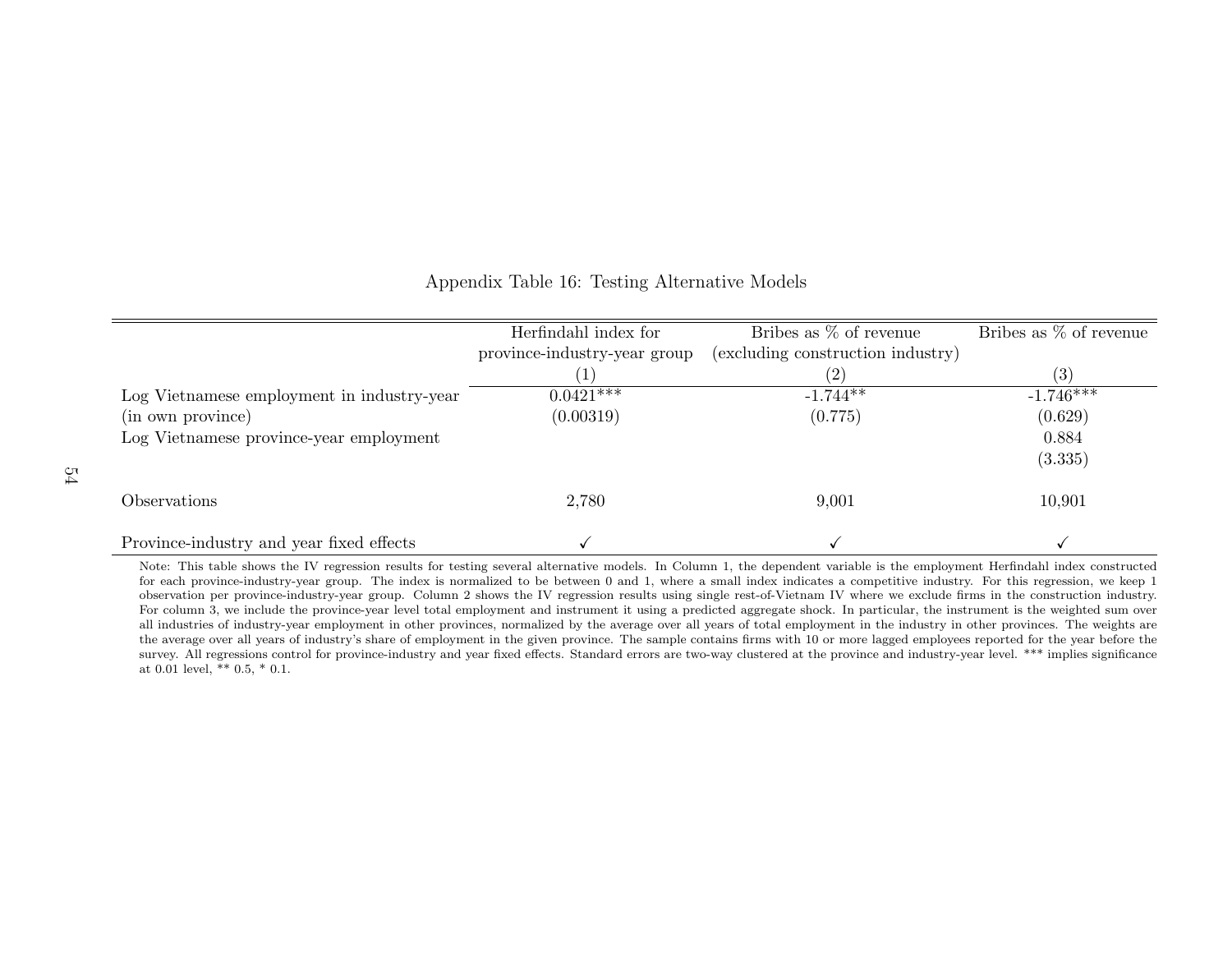# Appendix B: Validation of matching between PCI and GSO

This section assesses the quality of the matching across data sets used in our analysis. Ideally, we would have constructed our endogenous regressor (employment) using the same data set that has our outcome (bribe) data. However, as discussed above, the PCI data, which has information on bribes and firm mobility, is a sample, and does not include all firms. As such, while the PCI is suitable for examining how a typical firm changes, we cannot use it for accurately calculating aggregate shocks. For example, an increase in prices for goods sold by industry j (one source of an increase in A) might lead to entry of firms, so even though A increased, average firm size might decrease. For this reason, we use the GSO data, which is a census, to construct our measure of A. However, before proceeding, it is important to make sure that the PCI firms are a reasonably representative sample of all firms in the GSO data, and that the industry codes we merge on are comparable across the data sets. If not, then the reduced form results from regressing bribes as measured in the PCI data on the GSO-based instrumental variable could be spurious, or null results could reflect poorly matched data.

To cross-validate the two data sets and ensure that we are matching them appropriately, we compare mean and median firm employment among private firms for each  $pjt$  group. One issue with the PCI data is that employment is coded as a categorical variable: 10 to 50, 50 to 100, etc. To assign cardinal values to these bins, we compute the empirical mean and median employment for all firms in GSO for each of these PCI bins, and use these values to create the cardinal employment measure for the PCI firms. We then run the following regression, with province-industry and year fixed effects:

$$
\log(Employ_{pjt}^{\text{PCI}}) = \alpha + \beta \log(Employ_{pjt}^{\text{GSO}}) + \nu_{pj} + \mu_t + \epsilon_{pjt}
$$
\n(7)

If the PCI firms are a perfect random sample of GSO firms, stratified by province, industry and year, we should have  $\beta = 1$ . We report the estimates in Appendix Table 1. We can see that the changes in mean employment in PCI and mean employment in GSO are positively correlated:  $\beta$  is 0.520 and significant at the 1% level. Similarly, the median employment in PCI and median employment in GSO are positively correlated and the coefficient is 0.474 and highly significant. The correlations are equally robust when we computed the mean and median on the full sample of firms. These results confirm that, while the match between the two data sets is not perfect, they are indeed comparable, even looking just over time at changes within a given province-industry cell.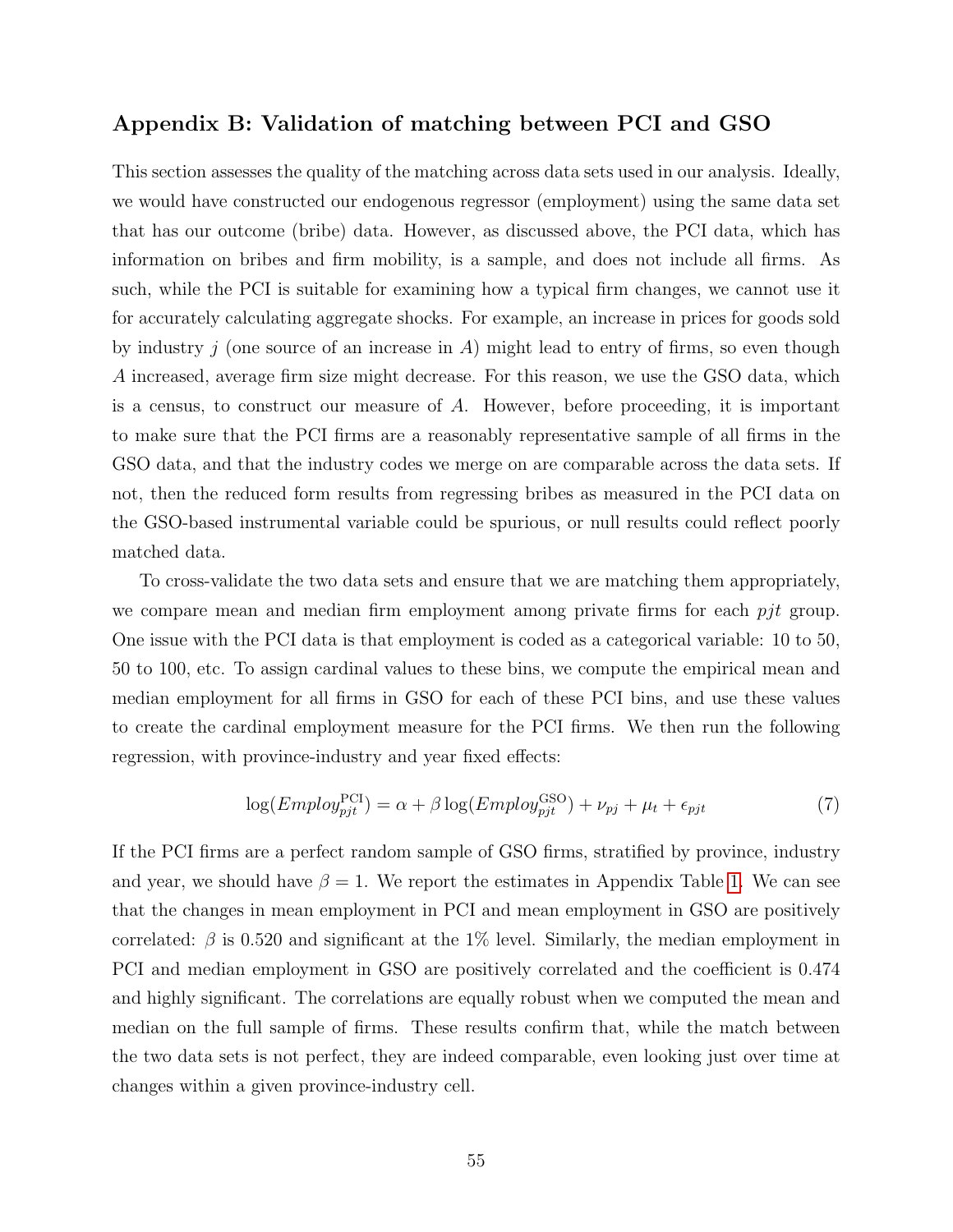# Appendix C: Model

In this appendix, we formally present a model, which is verbally summarized in the paper, in which governments choose how much to extract from firms to maximize their bribe revenue. Governments balance the revenues they raise from extracting higher bribes from firms with an increased risk that by extracting too much from firms in their jurisdictions, some firms may choose to relocate to other jurisdictions with lower corruption. The model generates the prediction that bribes as a fraction of revenues should decrease with firm growth, which is the main empirical fact we present in our paper. The model also generates the prediction, confirmed in the data, that this relationship is especially strong for firms that can more readily move to another jurisdiction. Other mechanisms could also generate the prediction about the average relationship between firm growth and bribes, but do not easily explain the heterogeneity pattern we find.

For firms, a bribe is an additional payment to government, analogous to a tax. The model is therefore similar to models of inter-regional tax competition, where we think of a bribe payment as a type of tax. The key distinction of our model compared to the previous literature is that we focus not just on the equilibrium level of taxes/bribes, but also examine how the level of bribes changes with productivity shocks. It is this comparative static that generates predictions about how growth affects the amount of corruption in the economy. We also derive how the relationship between productivity shocks and the equilibrium bribe rate varies based on the firm's ease of relocating to another jurisdiction.

We assume that there are two provinces, denoted 1 and  $2^{16}$  Each province is endowed with a unit mass of incumbent firms. Note that this assumption of no entry, which we adopt for tractability, implies that firm growth is equivalent to industry growth. In our empirical work, we examine the effects of industry growth, which combines both growth in firm size and growth in the number of firms.

Government and firms play a static game and move sequentially. First, the government in each province p sets a bribe rate  $b_p$ , which is the percent of a firm's revenues that it must pay in bribes. Next, firms in each province choose whether to stay in the province or relocate to the other province. Finally, firms choose their factors of production, they produce, and the government collects bribes.

We begin by specifying the firm's problem, then the problem for local governments, and lastly characterize the equilibrium. Suppose all firms have the same two-factor Cobb-Douglas production function with diminishing returns to scale. We assume diminishing returns to scale in order to pin down firm size and generate profits in equilibrium. Capital and labor are perfectly elastically supplied at the same wage rate w and interest rate r in both provinces.<sup>17</sup> Denote the bribe rate set in period 1 in province  $p$  as  $b_p$ . We focus on the problem for firms in province 1 (naturally the analysis is symmetric for firms in province 2). A typical firm in

<sup>&</sup>lt;sup>16</sup>The same results apply in a context where we have a large number of jurisdictions, and firms everywhere face some fixed outside option.

<sup>&</sup>lt;sup>17</sup>One can think of this as there being a homogeneous outside-good sector that is perfectly traded with regions having the same productivity in this sector. The model assumes symmetric regions and abstracts away from heterogeneous factor prices. The qualitative predictions we discuss in Proposition 1 and 2 do not hinge on this assumption.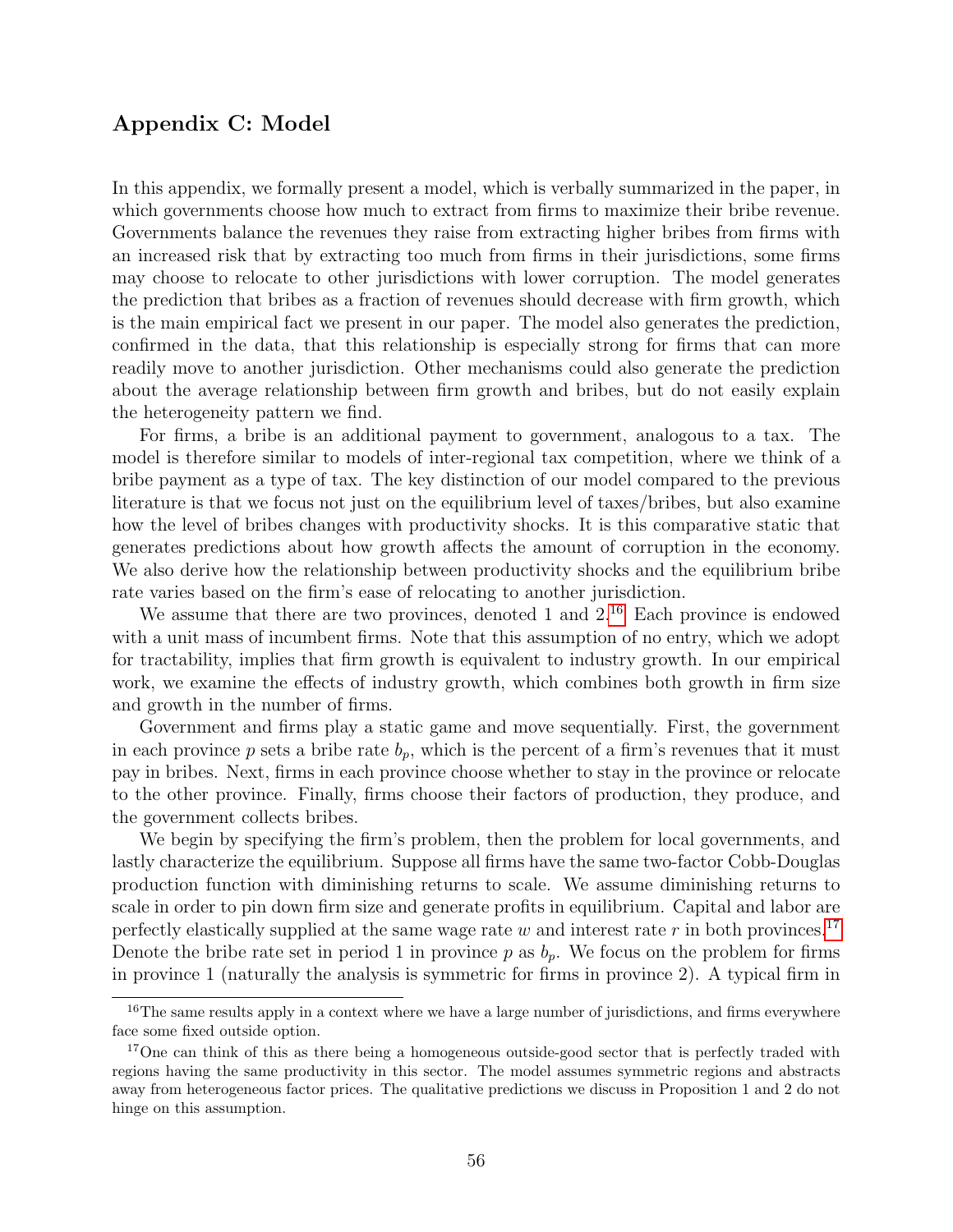province 1 solves

$$
\max_{K \ge 0, L \ge 0} (1 - b_1) A K^{\alpha} L^{\beta} - w L - r K \tag{1}
$$

where  $A$  is the total factor productivity of the firm. We can also think of  $A$  as encompassing the price of the products in the firm's industry. This maximization problem yields the following familiar results:

$$
\frac{L^*}{K^*} = \frac{r \beta}{w \alpha} \tag{2}
$$

$$
K^* = \left(\frac{r}{(1-b_1)A\alpha} \left(\frac{r}{w}\frac{\beta}{\alpha}\right)^{-\beta}\right)^{\frac{1}{\alpha+\beta-1}}\tag{3}
$$

$$
\pi^* = (1 - b_1) A K^{*\alpha} L^{*\beta} - w L^* - r K^* \tag{4}
$$

In addition to affecting the firm's decision of whether to move as described below, the bribe rate also affects the firm's optimal choice of capital and its profits: the higher the rate of bribe extraction  $b_1$ , the smaller the firm's capital stock and profits will be.

The firm will choose to stay in province 1 if and only if profits in province 1 are greater than profits in province 2 less moving costs, i.e. if  $\pi_{f1}^* \geq \pi_{f2}^* - m$ , where m is the firm's moving costs. To proceed, we need to impose some structure on the moving costs  $m$ . We specify the moving costs for firm  $i$  as

$$
m_i = \theta A^{\eta} \epsilon_i. \tag{5}
$$

The term  $A<sup>\eta</sup>$  captures the fact that the moving costs should be increasing in firm size. For example, the firm's capital stock would need to be moved or sold and repurchased with transaction costs, and larger firms have a larger capital stock. Similarly, new employees would have to be recruited, hired, and trained, and larger firms have more employees. In the context of the model, A is directly related to firm size; higher TFP firms have a larger capital stock and more employees, and therefore larger moving costs.<sup>18</sup> The exponent  $\eta \geq 0$ captures the degree to which moving costs are increasing in the size of the firm.

Conditional on firm size, moving costs vary across firms in two ways. First, the  $\theta$  term captures the part of the firm's moving costs that is observable to the government, with higher  $\theta$  corresponding to higher moving costs. In our empirical analysis, we focus on a firm's property rights status and whether it has operations in multiple provinces as proxies for the observable components of its moving costs. Second, moving costs include a stochastic term  $\epsilon$  that varies across firms. While  $\theta$  will be observable to the government in determining bribe rates, the idiosyncratic part of the moving costs  $\epsilon$  is unobserved.

<sup>&</sup>lt;sup>18</sup>Note that all of our key results are robust to instead parameterizing the moving costs in terms of the capital stock  $K^*$ , rather than in terms of A, but this is more complicated because  $K^*$  is endogenously determined, whereas A is an exogenous parameter of the model. Details for this alternative model are available upon request.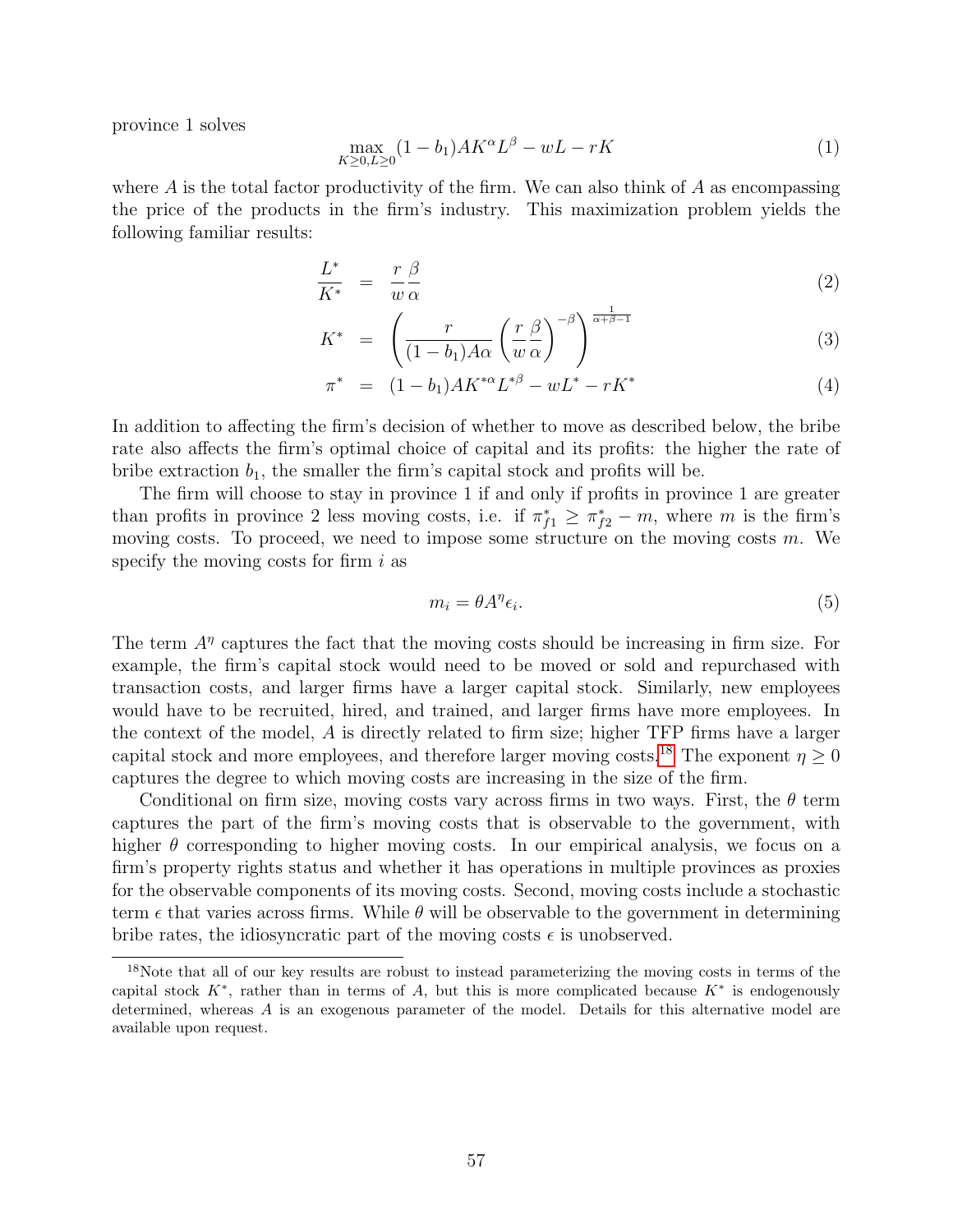Putting the pieces together, a firm in province 1 chooses to stay if and only if

$$
\begin{array}{rcl}\n\pi_1^* & \geq & \pi_2^* - \theta A^\eta \epsilon, \quad \text{or} \\
\epsilon & \geq & \frac{\pi_2^* - \pi_1^*}{\theta A^\eta}\n\end{array} \tag{6}
$$

To simplify the algebra, we further assume that  $\epsilon$  is uniformly distributed over [0, 1].<sup>19</sup> The equilibrium number of firms for a given  $\theta$  in province 1 is therefore simply  $1-\frac{\pi_2^*-\pi_1^*}{\theta A^\eta}$ .<sup>20</sup> Since the problem is symmetric for both provinces, this expression will be greater than 1 if  $b_1 < b_2$ (firms are moving into province 1 from province 2), and less than 1 if  $b_1 > b_2$  (firms are moving out of province 1 to province 2).

The two governments in period 1 set bribe rates, taking firms' response and the other province's bribe rate as given. To solve this, we consider the government in province 1. It takes  $b_2$  as given and solves,

$$
\max_{b_1 \ge 0} b_1 A K^{*\alpha} L^{*\beta} \left( 1 - \frac{\pi_2^* - \pi_1^*}{\theta A^\eta} \right) \tag{7}
$$

Assuming a symmetric equilibrium, the first-order condition can be simplified to:

$$
K^* + b_1^*(\alpha + \beta) \frac{dK^*}{db_1} + \frac{b_1^* K^*}{\theta A^\eta} \frac{d\pi_1^*}{db_1} = 0
$$
 (8)

After some algebra, we get:

$$
\left(\frac{1}{\theta}A^{1-\eta}\left(\frac{r\beta}{w\alpha}\right)^{\beta}K^{*\alpha+\beta}+\frac{\alpha+\beta}{1-\alpha-\beta}\frac{1}{1-b^*}\right)b^*=1
$$
\n(9)

Note that we have suppressed the province subscript since  $b_1^* = b_2^*$  in equilibrium.

Several aspects of the equilibrium condition in Equation (9) are worth noting. First, as  $\theta$  goes to  $+\infty$ , or firms are completely immobile, the expression simplifies such that  $b^* = 1 - \alpha - \beta$ . This implies that the greater the diminishing returns to scale, the higher the bribe rate. Intuitively, if output is highly concave in capital, even when the bribe rate is reduced, firms will not expand their capital stock much due to diminishing returns. Thus, the elasticity of capital with respect to the bribe rate is low. The same applies to labor. Therefore, when the government increases the bribe rate, it can extract more revenue from firms without discouraging production. Hence, the optimal bribe rate is higher.

The second observation is that as  $\theta$  decreases, so that moving costs decrease, interregional competition increases and the equilibrium bribe rate decreases. Thus far, the model captures the idea that increasing competition between political jurisdictions can drive down corruption, as in Shleifer and Vishny (1993) and Burgess et al. (2012).

 $19$ This assumption simplifies the algebra but is not essential; all of the key results go through for arbitrary distributional forms of the error term.

<sup>&</sup>lt;sup>20</sup>Even though we have in mind a world of many firms with heterogenous  $\theta$ , we are solving the model for a particular  $\theta$ . After we obtain the equilibrium bribe rate, which is a function of  $\theta$ , we will examine how bribes and the effect of firm growth on bribes vary with  $\theta$ .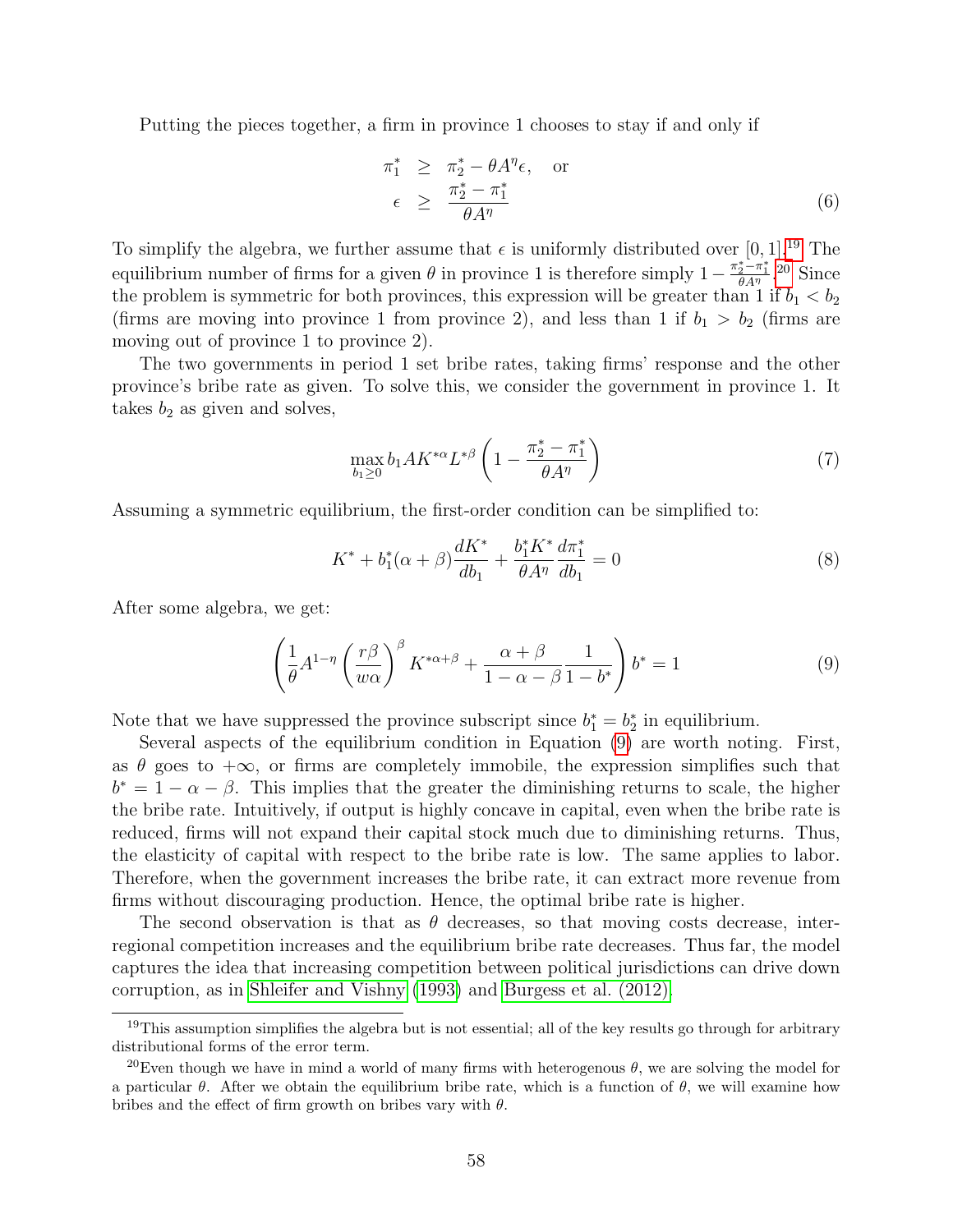Next, we examine how the equilibrium bribe rate responds to increases in the productivity of firms, i.e. increases in A. Taking the derivative with respect to  $\log A$  on both sides of Equation (9) and re-arranging terms, we get our first result:

**Proposition 1.** 
$$
\frac{db^*}{d \log A} < 0
$$
 if  $0 \leq \eta < \frac{1}{1-\alpha-\beta}$ ;  $= 0$  if  $\eta = \frac{1}{1-\alpha-\beta}$ ; and  $> 0$  if  $\eta > \frac{1}{1-\alpha-\beta}$ .

Proof. : One way to prove the results is using standard first order condition and taking derivative by invoking implicit function theorem. Here we first make a transformation of variables to simplify the problem. First notice that by replacing  $K, L, A, \theta$  by  $rK, wL, \frac{A}{r^{\alpha}w^{\beta}}, \theta(r^{\alpha}w^{\beta})^{\eta}$ , we can assume  $w = r = 1$  without changing the problem. This linear change of variable also preserves the signs of the derivatives in question.

We can rewrite the firm's objective function:

$$
\pi_1^* = \max_{K, L \ge 0} (1 - b_1) A K^{\alpha} L^{\beta} - K - L
$$

which gives

$$
K_1^* = \alpha((1 - b_1)A\alpha^{\alpha}\beta^{\beta})^{\frac{1}{1 - \alpha - \beta}}
$$
  
\n
$$
L_1^* = \beta((1 - b_1)A\alpha^{\alpha}\beta^{\beta})^{\frac{1}{1 - \alpha - \beta}}
$$
  
\n
$$
\pi_1^* = (1 - \alpha - \beta)((1 - b_1)A\alpha^{\alpha}\beta^{\beta})^{\frac{1}{1 - \alpha - \beta}}
$$

Substituting these into the government's problem, we are able to calculate the total bribe received by government in province 1:

$$
B_1 = t(1 - \lambda(R_2 - R_1))(R_1^{\alpha + \beta} - R_1)
$$
\n(10)

where

$$
R_1 = (1 - b_1)^{\frac{1}{1 - \alpha - \beta}} \tag{11}
$$

$$
R_2 = (1 - b_2)^{\frac{1}{1 - \alpha - \beta}} \tag{12}
$$

$$
\lambda = \frac{A^{\frac{1-\alpha-\beta}{1-\alpha-\beta}}}{\theta A^{\eta}} (1-\alpha-\beta) (\alpha^{\alpha} \beta^{\beta})^{\frac{1}{1-\alpha-\beta}}
$$
(13)

$$
t = (A\alpha^{\alpha}\beta^{\beta})^{\frac{1}{1-\alpha-\beta}} \tag{14}
$$

Instead of choosing  $b_1, b_2 \in (0, 1)$ , the two provinces could choose  $R_1, R_2 \in (0, 1)$  as well. The FOC for (10) then yields

$$
\lambda(R_1^{\alpha+\beta} - R_1) = (1 - \lambda(R_2 - R_1)) * (1 - (\alpha + \beta)R_1^{\alpha+\beta-1})
$$
\n(15)

The symmetric equilibrium  $R_1 = R_2 = R^*$  must then satisfy

$$
\lambda(R_1^{\alpha+\beta} - R_1) = 1 - (\alpha + \beta)R_1^{\alpha+\beta-1}
$$
 (16)

This gives the equilibrium bribe rate  $b^*$  via (11).

With that preliminary math completed, we can complete the proof. Re-arrange (16) and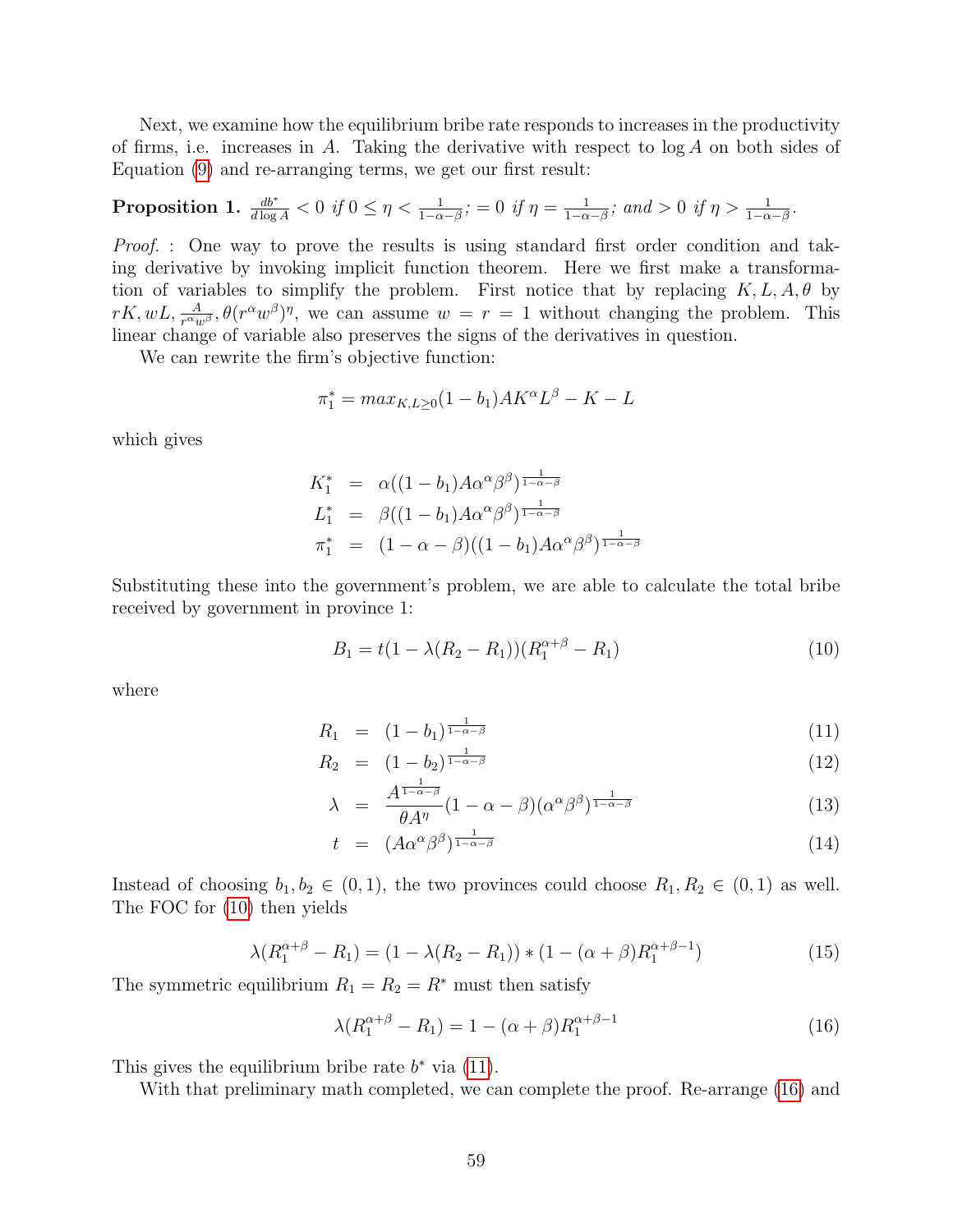notice that the ratio

$$
\phi := \frac{1 - (\alpha + \beta)R_1^{\alpha + \beta - 1}}{(R_1^{\alpha + \beta} - R_1)}
$$

is strictly increasing in R, because  $R_1^{\alpha+\beta} - R_1$  is concave and hence log-concave in R. Therefore, (16) has a unique solution for fixed parameters (so fixed  $\lambda$ ), and this solution is strictly increasing in  $\lambda$ . In other words,

$$
\frac{dR^*}{d\lambda} > 0\tag{17}
$$

From (11),  $b^* = 1 - (R^*)^{1-\alpha-\beta}$ , and so  $\frac{db^*}{dR^*} < 0$ . Also from (13),  $\frac{d\lambda}{dA}$  is positive when  $\eta < \frac{1}{1-\alpha-\beta}$ and negative otherwise. Multiplying the three inequalities, we obtain

$$
\frac{db^*}{dA} > 0, \text{ when } \eta > \frac{1}{1 - \alpha - \beta}
$$
  

$$
\frac{db^*}{dA} < 0, \text{ when } \eta < \frac{1}{1 - \alpha - \beta}
$$

The critical factor that determines the sign of  $db^*/d \log A$  is  $\eta$ , which characterizes the concavity of the moving costs with respect to the capital stock. The intuition is that with a positive shock to  $A$ , for a given size, firms enjoy higher revenues and hence care more about the bribes they will pay and less about the moving costs. This tends to drive down the equilibrium bribe rate due to inter-regional competition. However, at the same time, the cost of moving rises as firms expand in size to take advantage of the higher productivity. This instead tends to drive up the equilibrium bribe rate. The two effects exactly cancel at  $\eta = \frac{1}{1-\alpha}$  $\frac{1}{1-\alpha-\beta}$ .<sup>21</sup> If  $\eta < \frac{1}{1-\alpha-\beta}$ , then the first effect (inter-regional competition effect) dominates the second effect (moving cost effect), and the equilibrium bribe rate falls. Given that  $1 - \alpha - \beta < 1$ , a sufficient condition for  $\frac{db^*}{d \log A} < 0$  is that moving costs scale up less than linearly with firm size, as proxied by A. Moving costs seem likely to fulfill this assumption in practice and, moreover, because  $1-\alpha-\beta$  can in fact be much less than 1, it seems plausible that  $\eta < \frac{1}{1-\alpha-\beta}$  and therefore  $db^*/d \log A < 0$  in most settings. The empirical evidence presented in the previous section matches this prediction of the model.

Proposition 1 specifies conditions when the *rate* of bribe extraction falls as A increases; the rate b is the size of the distortion to production. It is worth noting that another (testable) prediction is that the total amount of bribes extracted from the firm will increase when A increases. To see this note that the firm's moving decision is a tradeoff between its total moving costs and its total bribes. Since when A increases, the firm's moving costs increase, the government can retain the same firms even with a higher total bribe extraction.

Also worth noting is that to the extent that taxes follow similar patterns to bribes, another implication of the model is that taxes on firms should also be lower in rich countries than in poor countries. There is suggestive evidence along these lines: Gordon and Li

<sup>&</sup>lt;sup>21</sup>Though the specific cut-off value for  $\eta$  at which the sign of the comparative statics switches depends on the Cobb-Douglas functional form for production and the particular parameterization of the moving costs, the general intuition is robust: The more concave the moving costs with respect to firm size are, the more likely that equilibrium bribe rate decreases with A.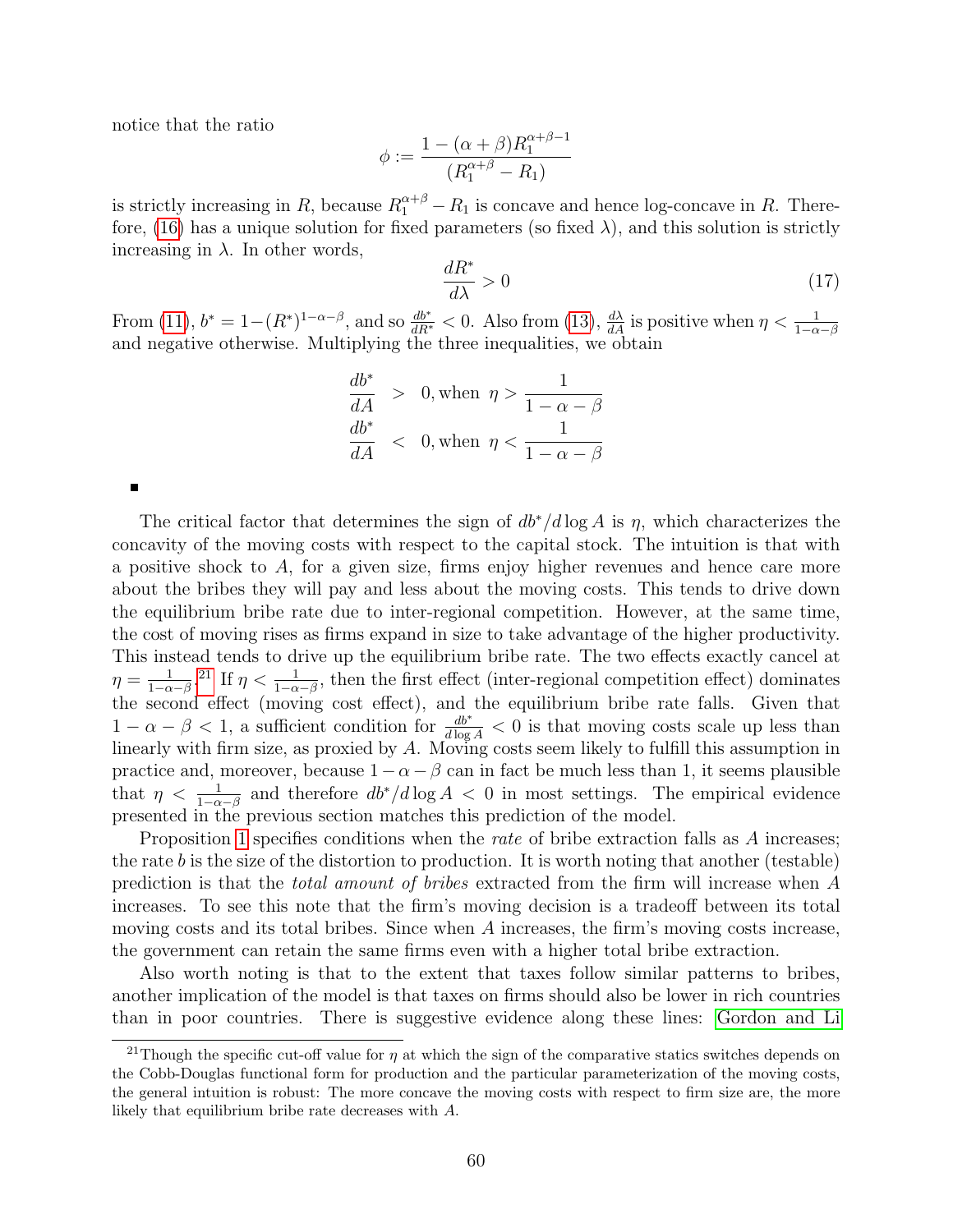(2009) show that for poor countries (with per-capita GDP below \$745), corporate income taxes represent 7.5 percent of GDP, whereas for rich countries (with per-capita GDP above \$9,200), corporate income taxes represent only 4.5 percent of GDP, although they suggest a different explanation than the one proposed here.

Next, we examine how the effect of a productivity shock on bribes varies across firms with different  $\theta$ . We will focus on the firm's property right status or multi-province operations as the empirical analogue of  $\theta$ , where higher  $\theta$  corresponds to less transferable property rights or concentration of operations in one province and thus a higher cost of moving. The next proposition derives how the elasticity of bribes with respect to productivity varies with  $\theta$ .

**Proposition 2.** The elasticity  $-\frac{d \log b^*}{d \log A}$  $\frac{d \log b^*}{d \log A}$  is monotonically decreasing in  $\theta$  if and only if  $0 \leq$  $\eta < \frac{1}{1-\alpha-\beta}$ . That is,  $\frac{d^2 \log b^*}{d \log A d\theta} > 0$  iff  $0 \leq \eta < \frac{1}{1-\alpha-\beta}$ .

*Proof.* : From  $(11)$ ,

 $\blacksquare$ 

$$
\epsilon_{R^*} = \frac{1}{1 - \alpha - \beta} \frac{b^*}{1 - b^*} \epsilon_{b^*}
$$
\n(18)

where  $\epsilon_R = \frac{dR}{dA}$ dA A  $\frac{A}{R}$  and  $\epsilon_b = -\frac{db}{dA}$ dA A  $\frac{A}{b}$ . Taking the derivative of (16) with respect to A, we get (omitting stars)

$$
\epsilon_{\lambda} := \frac{1}{1 - \alpha - \beta} - \eta = \left( \frac{(\alpha + \beta)(1 - \alpha - \beta)R^{\alpha + \beta - 1}}{1 - (\alpha + \beta)R^{\alpha + \beta - 1}} + \frac{R - (\alpha + \beta)R^{\alpha + \beta}}{R^{\alpha + \beta} - R} \right) \epsilon_R \tag{19}
$$

Substitute  $(18)$  and  $(11)$  into  $(19)$ , we have

$$
\frac{\epsilon_{\lambda}}{\epsilon_{b}} = \left( (\alpha + \beta) R^{\alpha + \beta - 2} + \frac{R^{\alpha + \beta - 1} - 1}{(1 - \alpha - \beta)R} \right) \phi^{-1}
$$
\n(20)

It is easy to see that  $b^*$  ( $R^*$ ) increases (decreases) with  $\theta$ , and thus the right hand side increases with  $\theta$ . Therefore,

$$
\frac{d\epsilon_{b^*}}{d\theta} < 0, \text{when } \epsilon_\lambda > 0 \Leftrightarrow \eta < \frac{1}{1 - \alpha - \beta} \tag{21}
$$

Intuitively, Proposition 1 implied that bribes fall when there is an increase in A, because more profitable firms are more willing to pay moving costs and escape from high bribe rates. Proposition 2 states that the bribe rate falls more after such a shock for firms with lower observable moving costs because the fraction of firms who are on the margin of moving is larger, so a given change in bribes will induce a larger number of them to leave.<sup>22</sup>

<sup>&</sup>lt;sup>22</sup>Note that Proposition 2 is stated in terms of elasticity or percentage change in the bribe rate (i.e. the change in log b). The sign for the cross-partial of the level change (ie.  $\frac{d^2b^*}{dA d\theta}$ ) is in general indeterminant because though the elasticity falls with  $\theta$  (under the condition in Proposition 2), the level of bribe also falls with  $\theta$ . In particular, we can show that the relationship between  $\frac{db^*}{dA}$  and  $\theta$  is U-shaped and increasing as  $\theta \to \infty$ , and  $\frac{d^2b^*}{dA d\theta} > 0$  for a reasonable range of  $\theta$  as assessed by the ratio of moving costs to revenue.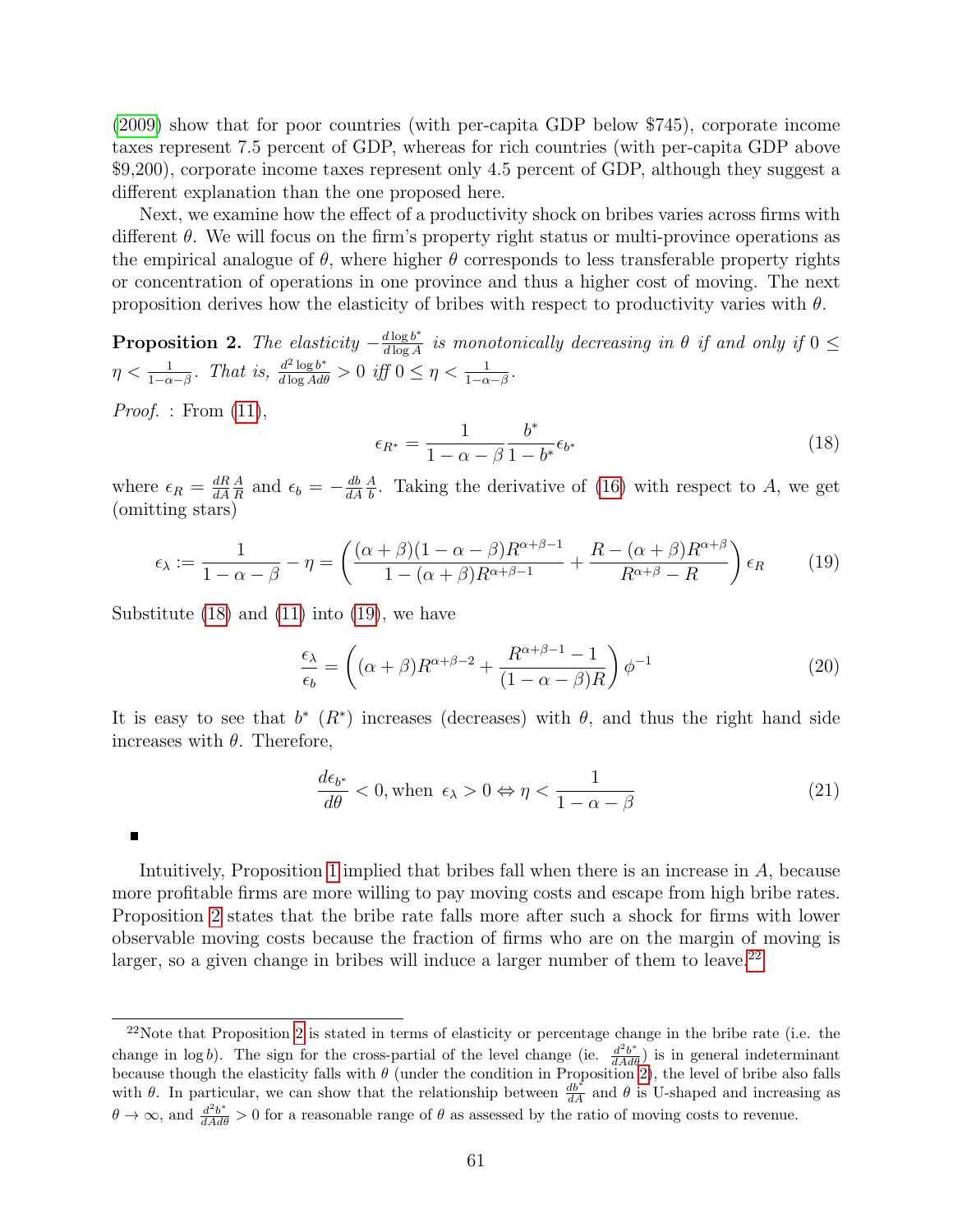# Appendix D: Description of key variables

The key variables described in Table 1 are below. Note that each observation is a firm; the sample pools firms for the years 2006 to 2010. The PCI firms in our sample are firms with at least 10 employees, valid industry and bribe payment data and whose province-industry-year is represented in the GSO data.

- Bribes as percentage of revenue (PCI): This is a 7-point categorical variable drawn from question D6 of the annual PCI survey. Respondents answered within ranges: 1)  $0\%$ ; 2) less than  $1\%$ ; 3)  $1-2\%$ ; 4)  $2-10\%$ ; 5)  $10-20\%$ ; 6)  $20-30\%$ ; 7) over  $30\%$ . We recode each category with the corresponding cell mean with over 30% recoded as 35%.
- Years since establishment (PCI): Continuous variable that subtracts year of establishment from the year the firm completed the survey (2006 to 2010). Establishment only captures when the firm began doing business and has no legal connotation. A follow-up question asks when a firm registered as a formal business.
- Number of employees (PCI): This variable is categorical in PCI: for example, 10-49, 50-199, etc. We recode each category with the corresponding empirical cell mean in GSO.
- Mean employment (GSO, mean for industry-year-province level): Continuous measure collected in the GSO Enterprise Census.
- Log employment (GSO, aggregate for industry-year-province): Continuous measure collected in the GSO Enterprise Census.
- Log of business premise size (hectares) (PCI): Continuous measure collected in only the 2009 to 2011 surveys.
- Land ownership (dummy) (PCI): Dichotomous variable measuring whether a firm purchased  $(=1)$  or leases  $(=0)$  its main business premises.
- Land use right certificate (LURC, dummy) (PCI): Dichotomous variable measuring whether a firm possesses an LURC for its main business premises.
- Land ownership without land use right certificate (dummy) (PCI): Dichotomous variable, calculated from questions about whether a firm owns land and whether it has an LURC for that land.
- Number of other provinces in which firm operates (PCI): Count variable calculated from firm's response to a question asking it to record all provinces and national-level cities in which it has operations or branch offices, outside of its headquarters location.
- Firm currently operates in more than one province (dummy) (PCI): Dichotomous variable for whether firm listed operations in at least one province outside the province with its main headquarters.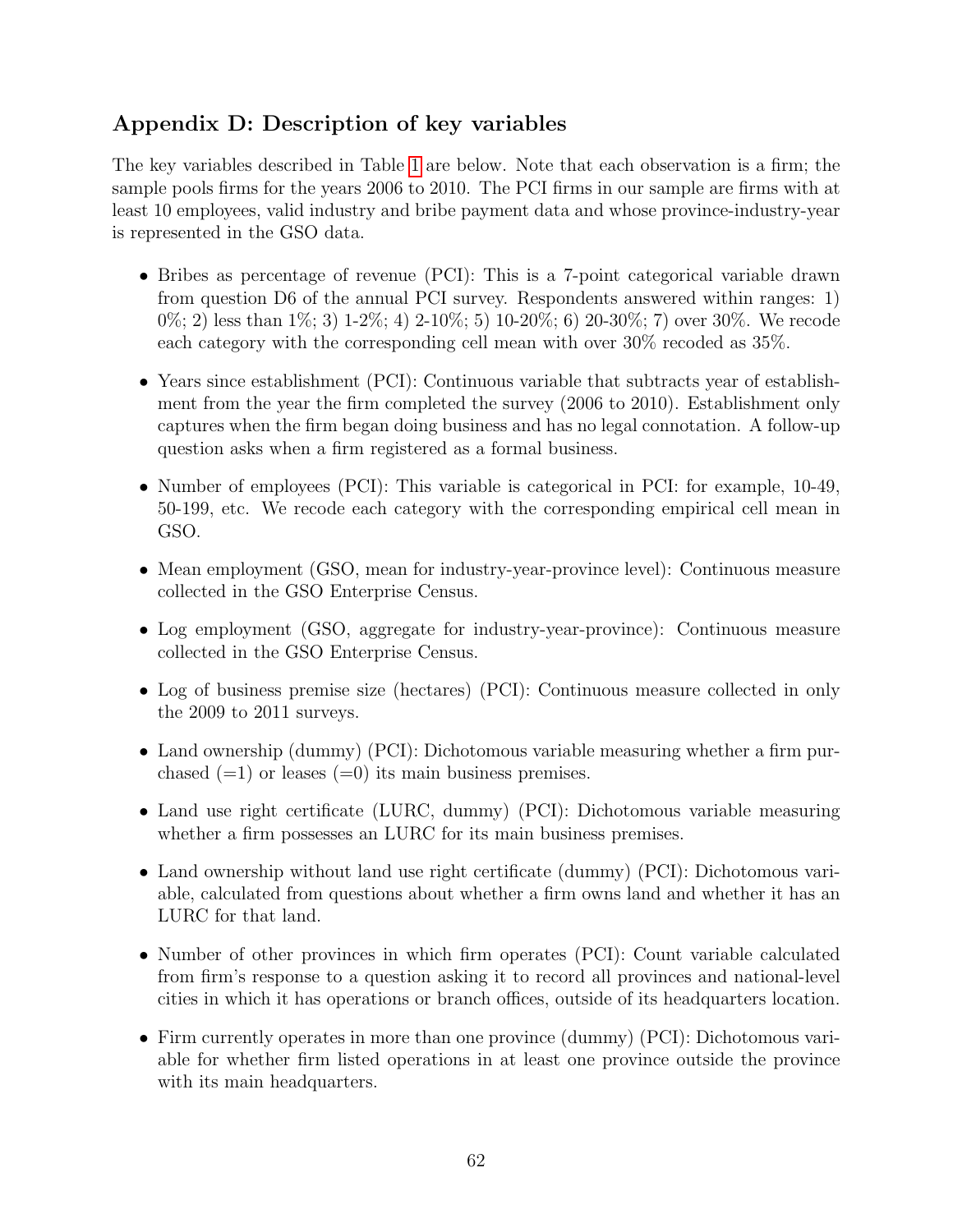- Share of registration documents held: Based on the following question: "In addition to the certificate of business registration, your business may need additional permits or business to be fully legal (e.g. mining licenses....). How many of these documents were required for your firm?' "Y" Variable defined as the number of registration documents held by the firm divided by the 95% percentile of the firm's industry (a proxy for formality).
- Former household firm (dummy) (PCI): Dichotomous variable for whether the firm operated as an informal business based on household premises before formal registration.
- Former SOE (dummy) (PCI): Based on questions asking whether the firm is a privatized former State Owned Enterprise (SOE). Equals 1 if the firm is either a locally or centrally managed SOE.
- Owner is a former government official (dummy) (PCI): Based on question asking whether the owner of the private enterprise is a former government official, army office, or SOE manager.
- Government holds a positive share (dummy) (PCI): Based on question asking whether shares of the firm are held by local or central government officials.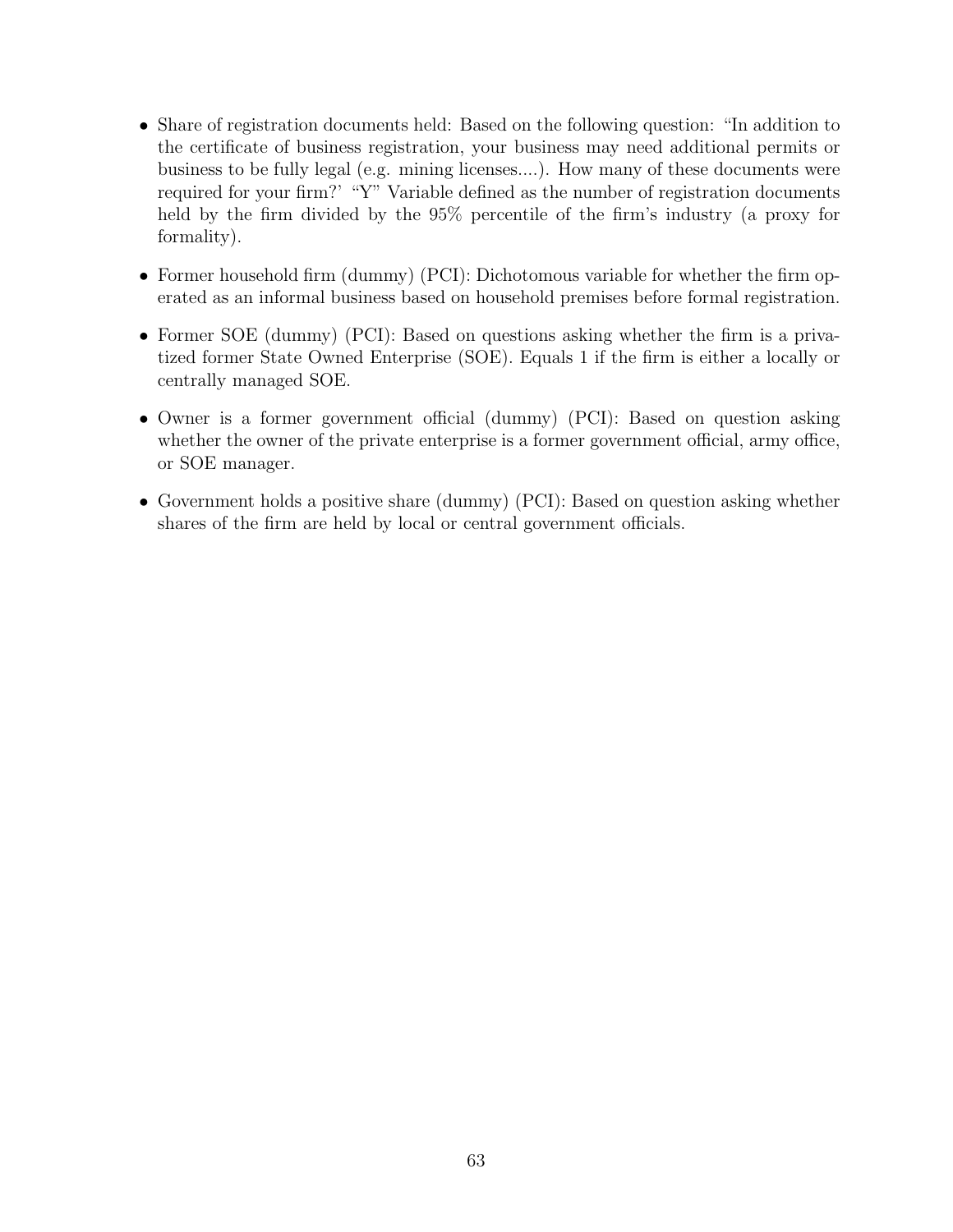# Appendix E: Testing alternative models

Empirical confirmation of several predictions of our model supports the idea that interjurisdictional competition is a mechanism through which economic growth can reduce bribery. However, there are also other potential models that predict a negative correlation of economic growth and the bribe rate. The first and most direct way to distinguish between the inter-jurisdictional model and these other models is that we find that the relationship between growth and bribery is diminished for firms that are less likely to relocate outside their province. This is a direct prediction of inter-jurisdictional competition, but is not predicted by most other models.

Nonetheless, it is possible that these heterogenous effects are picking up other firm characteristics besides property rights or multiple locations. Thus, it is important to consider several other possible explanations for the general pattern that economic growth reduces bribes, and to discuss the degree to which our evidence is, or is not, consistent with them.

#### Product-market competition

Economic growth could increase competition among firms, and this product market competition affects the amount of rents bureaucrats can capture. If firms have less market power and smaller rents, then bureaucrats may be less able to extract bribes from them. Ades and Di Tella (1999) present empirical evidence that product market competition reduces corruption, for example. To probe the possibility of this mechanism, we test the starting premise that the variation in economic growth that we analyze increases market competition. We regress the Herfindahl index, constructed using employment (our most accurate measure of firm size) from the GSO data, on employment, instrumented with industry employment in the rest of Vietnam (log( $Employ_{p-it}$ )). We find that higher predicted employment leads to less, not more, competition, suggesting that the main mechanism through which growth reduces bribery in our context is not increased firm competition (Appendix Table 16, column  $1$ <sup>23</sup> However, Bliss and Di Tella (1997) present a model in which, counterintuitively, less competition among firms can lead to less bribery; it is possible that this mechanism of reduced competition among firms (higher rents for firms) leading to a reduction in bribe extraction is at play in our setting.

#### Spurious effect of industry-specific bribe crackdowns

A second possibility we consider is that there are industry-specific crackdowns on bribes. As discussed earlier, this represents the fundamental identification assumption of the within-Vietnam analysis: There are no industry-specific crackdowns on bribes. The strongest evidence in support of our assumption is that when we use industry size in China to instrument for industry size in Vietnam, we find similar results, suggesting that internal reverse causality within Vietnam is not driving the results.

<sup>23</sup>Another option would be to test for changes in profit margins directly. However, the profit margin data in the GSO is known to be much less reliable than employment (Tran and Dao, 2013), as firms routinely underreport profits to avoid taxes. For example, in the GSO data, 38 percent of firms report a profit margin of less than 1 percent of revenues, with 23 percent of firms reporting 0 profits. Given these reporting issues, the PCI dataset does not ask about profits.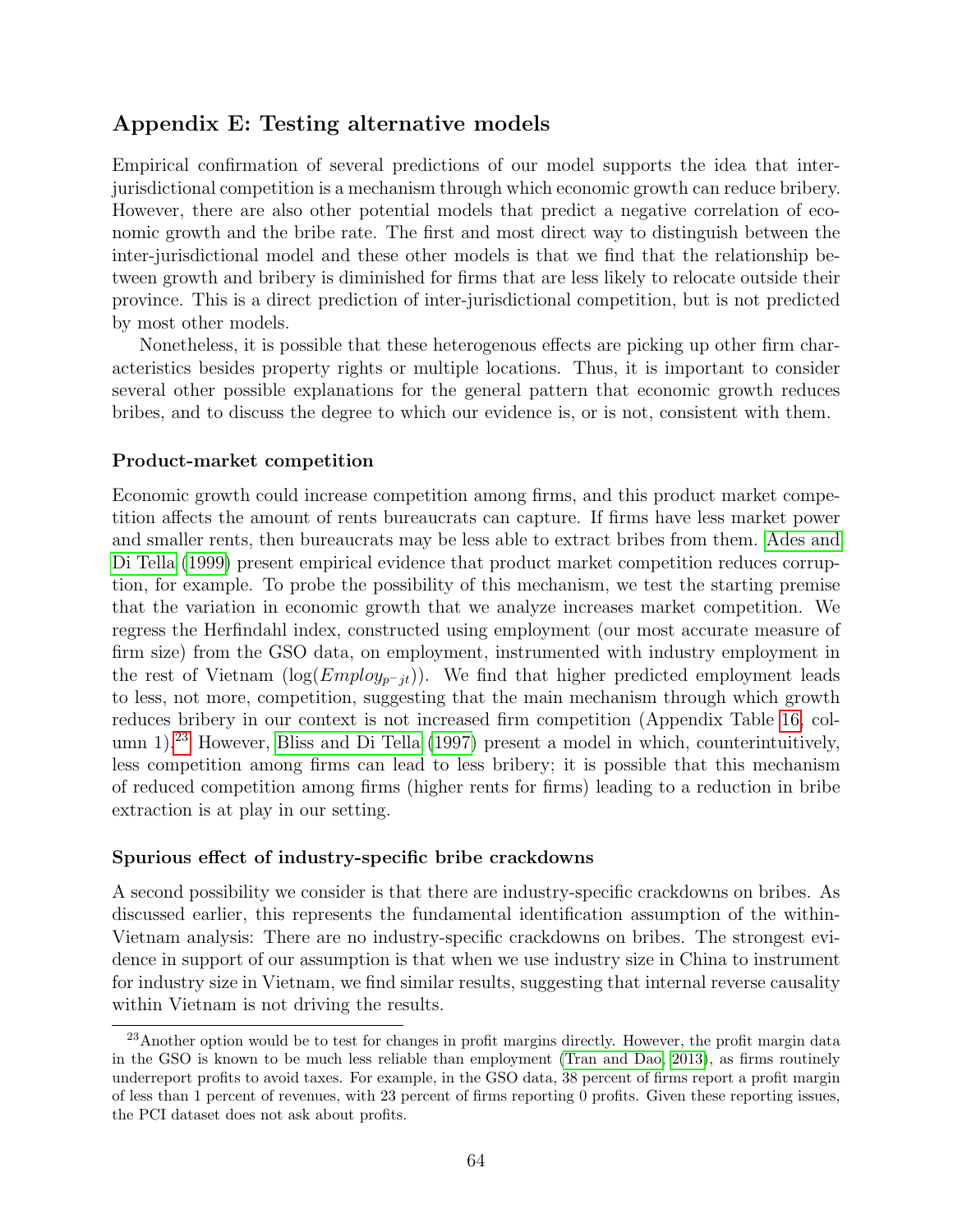Moreover, the institutional structure of Vietnam, which we described in section 2.1 is such that bribery is decentralized to the province level, suggesting that national industrylevel crackdowns are unlikely (recall that our identifying variation is essentially Vietnamwide growth for an industry). In addition, we undertook a systematic review of the national anti-corruption website, which documents major anti-corruption efforts of the government. Over the study period, only one industry-specific anti-corruption campaign is documented, a crackdown in the construction industry in 2008. Appendix Table 16, column 2 shows that the main results are essentially unchanged when we re-run our main specification from column 1 of Table 3, but excluding the construction industry. As the fundamental identification assumption, it is difficult to establish empirically that there are no industry-specific shocks to bribes, but the qualitative evidence points against such an explanation for the patterns we find.

#### Fixed cost of anti-corruption enforcement

Another possibility is that there is a layer of oversight over bureaucrats aimed at rooting out corruption, such as an anti-corruption agency. The overseers face a fixed cost of enforcement, so as the total scale of bribery (in levels) goes up, it is easier to detect and punish bribery. Or said differently, it may be easier to detect a larger bribe. If so, then as firms grow, bureaucrats will adjust the bribe rate down.

While this explanation may be at work at the cross-country level, it does not seem to be a key factor explaining the results in this paper. In particular, since most regulatory activities are at the province level, if fixed costs were the main explanation, then the key factor determining bribes would be the overall size of economic activity in the province as a whole, not the size of particular industries.

To test this, column 3 of Appendix Table 16 reruns the main IV regression, but in addition to including log employment in a province-year in the particular industry, we also include the aggregate endogenous variable, which is log employment in the province-year in all industries. Because we have two endogenous regressors, we need two instruments. For the first, we use our standard single IV that is industry-year employment in the rest of Vietnam. The second IV aggregates employment across all industries in the rest of Vietnam. To construct this aggregate instrument, we calculate the log of the weighted sum over all industries of employment in the industry in a given year in all provinces excluding province p itself (relative to the average over all years), where the weights represent the share of total employment in province  $p$  that comes from industry  $i$ . Specifically, define the weights for each industry  $j$  in province  $p$  as:

$$
w_{pj} = \frac{1}{T} \sum_{t} \frac{Employ_{pjt}}{Employ_{pt}}.
$$
\n(22)